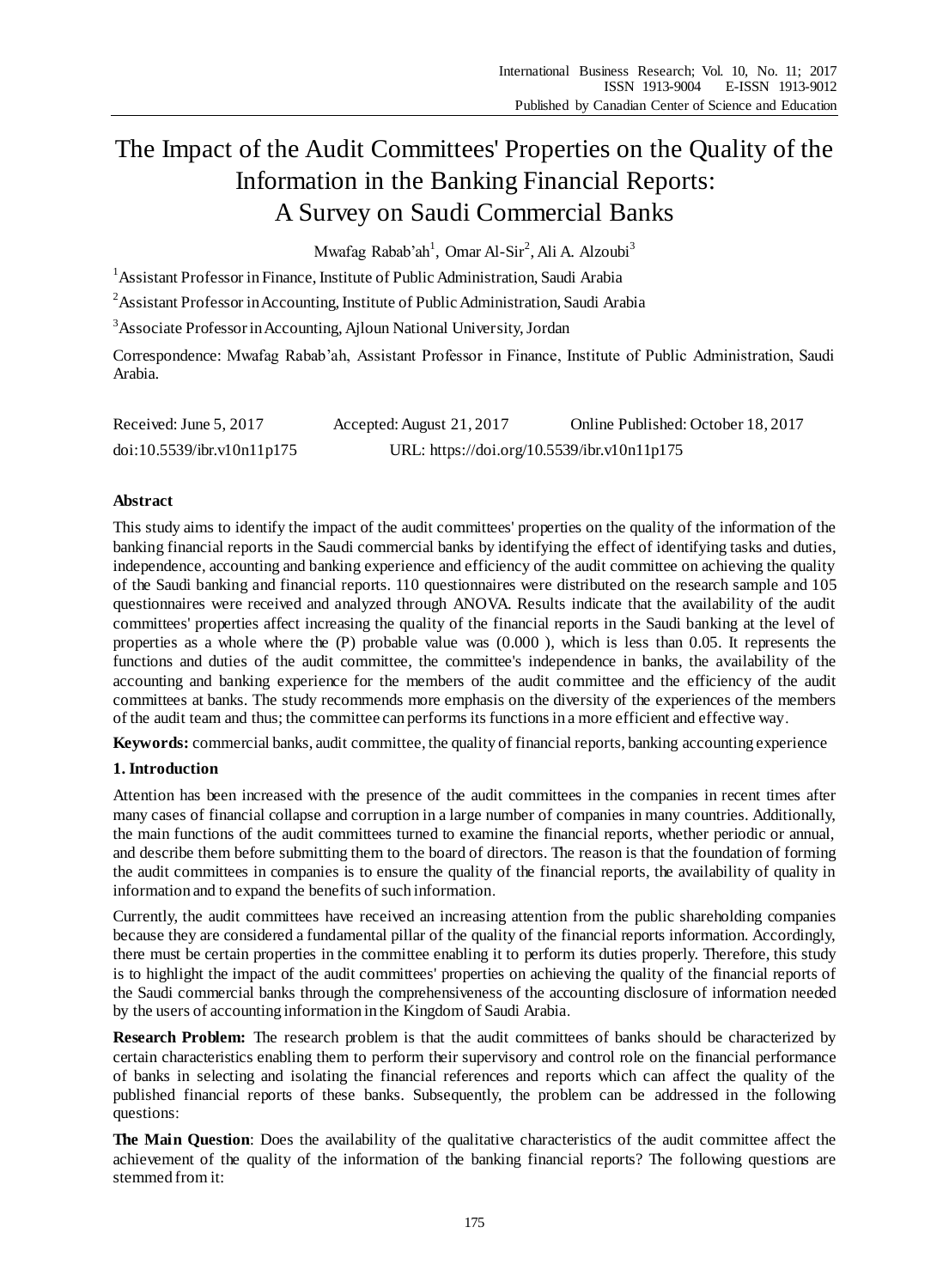- 1. What is the impact of the predetermination of the functions and duties of the audit committee on the quality of the information of the banking financial reports?
- 2. Does the independence of the members of the audit committee affect the quality of the information of the banking financial reports?
- 3. Does the availability of the accounting and banking experience of the members of the audit committee affect the quality of the financial banking reports?
- 4. What is the impact of the efficiency of the audit committees in banks on the quality of the information of the banking financial reports?

**Research Importance**: the importance of the study can be addressed through the following:

- 1. Scientific (theoretical) importance: Bridging the gap in the published studies on the impact of the audit committees by focusing on the properties of the audit committees and linking them with the quality of the information of the banking financial reports, and alerting researchers and those interested in the subject for conducting more research on the subject of audit committees.
- 2. practical (applied) importance: the research contributes in clarifying the importance of having certain characteristics in the audit committees in the Saudi commercial banks to achieve the quality of financial reports. It is expected that this study contributes to the statement of the audit committe es' practices in the Saudi commercial banks and their ability to achieve the quality of the information of the banking financial reports and achieve the efficiency and effectiveness of their internal controls.

Therefore, the study mainly aims to investigate the impact of the audit committee's properties on the quality of the published information of the banking financial reports for the Saudi commercial banks by identifying the impact of the audit committees' properties (determining tasks and duties, independence, accounting and banking experience and efficiency of the audit committee) on achieving the quality of the information of the Saudi banking financial reports.

**Methodology:** The descriptive, analytical approach is used to describe the phenomenon and analyze the data through the distribution of the questionnaire form to a sample of Saudi commercial banks and analyzing it by the statistical methods using the SPSS.

**Research Hypotheses:** The research examines the following hypotheses:

**Main Hypothesis**: there is a statistically significant effect for the identification of the characteristics of the audit committee in the quality of the information of the banking financial reports. The following assumptions are stemmed from it:

1. There is a statistically significant impact to determine the functions and duties of the audit committee on the quality of the information of the banking financial reports.

2. There is a statistically significant effect of the independence of the audit committee on the quality of the information of the banking financial reports.

3. There is a statistically significant impact for the availability of the banking accounting experience for the members of the audit committee on the quality of the information of the banking financial reports.

4. There is a statistically significant effect of the efficiency of audit committees in banks on the quality of the information of the banking financial reports.

## **Procedural Definitions of the Study Variables:**

1. The independence of the audit committee: a sub-committee composing of a number of the board members whose members are independent (non-executive); it acts as a liaison to coordinate the work of the external auditor and management leading to support the auditor's independence, which is addressed through:

a. Determining the functions and duties of the audit committee: it is represented in reviewing the financial statements, appointing the external auditor, audit plan and results, internal control system and ensuring the quality of the accounting information

b. The independence of the audit committee: it means that the members of the audit committee are enjoyed with full independence from the executive management and that they are free to express their opinion in the performance entirely.

c. Banking and financial experience: the members of the audit committee should be fully aware of the accounting principles and basics as well as the banking risks.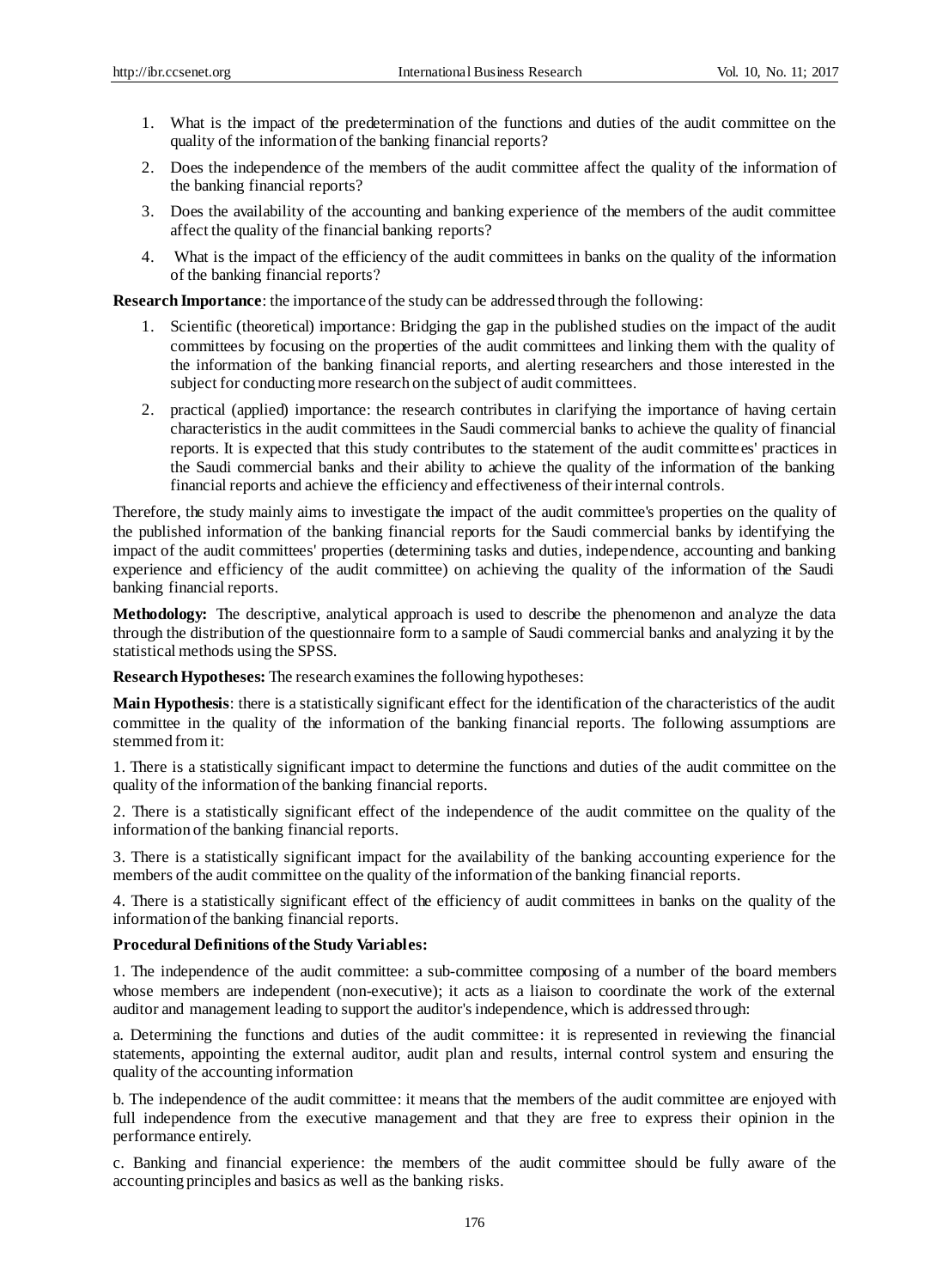d. The efficiency of the members of the audit committees: it is concerned with the efficiency in the performance of the job and the tasks properly and this is achieved by planning, organization and supervision.

2. The dependent variable: the quality of the information of the banking financial reports: the information is described as good if it is characterized by specific qualities that meet the needs of their users.



Figure 1. variables of the research model

# **Research Organization:**

The research was divided into four areas: the general framework of the research, the theoretical framework and previous studies, the field study and the findings and recommendations.

## **2. Literature Review**

**The concept of audit committees**: it is a committee consisting of the members of part-time members of the Board of Directors to supervise the function of the internal audit which increases the independence of the internal audit department; the greater the relationship between the audit committee and the management of the internal audit, the more the availability of independence and objectivity in examination and report (Abu Saud, 2005: p. 334). It is also known as "a committee that is represented in the number of the members of the board of Directors who hold the responsibility of helping reviewers (among other responsibilities) so as to maintain the neutrality of the administration" (Odeniz and Bock, 2005: p. 123).

**Importance of Audit Committees**: The importance of audit committees is represented in the following: (Radhi 2010: p. 481):

1. Maintaining the auditor's independence (indoor, outdoor) since the audit committee represents the link between the auditor and the company's management; however, there are many factors, whether economic or accounting leading to increasing importance of audit committees, which are:

A-great development and expansion in the economic activities and the growing importance of public shareholding companies.

B- Weakness of the regulatory system in the joint-stock companies, and the administration's pressure on the external auditor on some issues.

C-proliferation of lawsuits against private auditors especially in the USA.

D-the role of the audit committee in reducing the incidence of fraud, manipulation, the increase of the effectiveness of the internal control environment and strengthening the auditor's independence.

2. Asking for money markets from all the listed companies in the financial market companies to have audit committees; most recommendations called for audit committees and that their members should be non-executive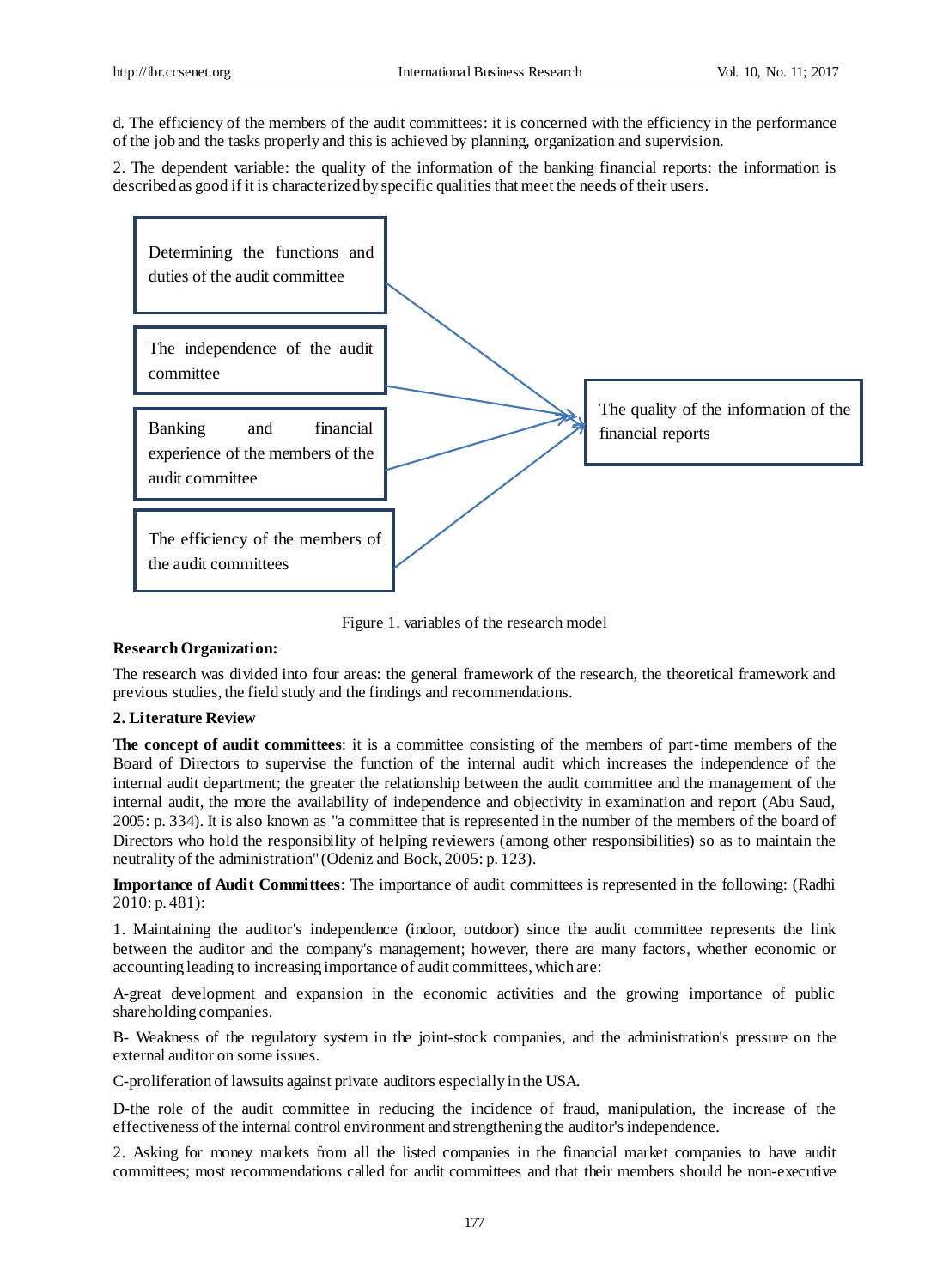members of the board of directors and at least, they should not be employees of the company (Al-Ashmawi, 2006).

**Audit Committees characteristics**: The basic characteristics of audit committees are as follows:

1. The clarity of the functions and duties of the audit committee of the bank: some believe that there must be a set of controls so that the committee can claim its functions efficiently and effectively (Nasr and Shehata, 2006: p. 304):

(A) A clear identification of powers and responsibilities of the committee that the powers and responsibilities of the audit committee should be determined in a detailed and clear way.

(B) The need of the availability of experience and training among the members of the audit committee; it is also agreed that the members of the audit committee must be non-executives and be characterized with ability, experience and skill in following up and assessing the internal control systems.

(C) The need of determining the appropriate number of the members of the audit committee: it is necessary to determine the number of the members of the audit committee to ensure it is enough to bring more expertise and capacities that will enable the committee to achieve its goal.

2. Committee's independence at banks: it is one of the most important characteristics that must be available among the members of the audit committee where the independence allows the audit committee to carry out its duties and responsibilities and help it make decisions without bias; the audit committee must be composed of consultants that serve as an advisory body for the auditors' work and it must be independent from the management; this was confirmed by Tredaoa Committee Report in 1987, which presented many recommendations to curb fraud in the financial statements and improve the regulatory performance in the facilities and present independent audit committees that supervise the independence of the external and the internal auditors (Al-Saka, 1995: p. 30) .

3. The availability of the banking and accounting experience among the members of the Audit Committee:

Through the confirmation of the independence element and activities, the audit committees are linked with selecting individuals with experience in this field and determining and defining their experience and characteristics as well as the importance of defining independence; the most important recommendations of BRC Committee were supporting the role of audit committees since the first recommendation is related to defining the independence of audit committees and their period and the second recommendation is related to the experience and training of the members of the audit committee and the qualifications of its members in terms of the banking and financial aspects (Al-Wabil, 1996 : p. 30).

4. Efficiency of audit committees in banks:

In order that the audit committee carry out its functions efficiently, it must have the ability to get the proper information at the right time; there are some characteristics making the audit committees do their job efficiently and effectively, such as (Radi, 2010: 451):

1. The formation of the audit committee of a number of non-executive members of the board of directors who must not be less than three; the members must have one expert in the financial and accounting affairs; one member or more should be appointed from outside the non-executive members of the board of directors.

2. The Committee should meet regularly with a specific program not less than once in three months.

3. The company must develop sufficient capabilities at the disposal of the committee and it must help it perform its job including the help of experts.

From the above, we conclude that there must be some basic characteristics enabling the audit committees to perform their various tasks.

**The concept of financial reports**: Financial reports are the product of the accounting system. They must contain true, accurate and appropriate information for the purpose intended for in the right time (Jarbou, 2001: p. 164) and it is defined by (AL-fadag, 2002: p. 23) as "means to deliver information related to accounting which are not limited to the financial statements". (Radi, b, 2004: 7) defined it as "the main means used to connect the financial information to the external parties and it includes the balance sheet, income statement, cash flow statement, and changes in equity statement; the financial reports do not include the financial statements only but they extend to include other means to connect related or unrelated information that is extracted from the accounting system" (Hammad, 2005: p. 35).

## **Characteristics of the information provided in the financial reports:**

The characteristics of the information provided in the financial reports are as follows: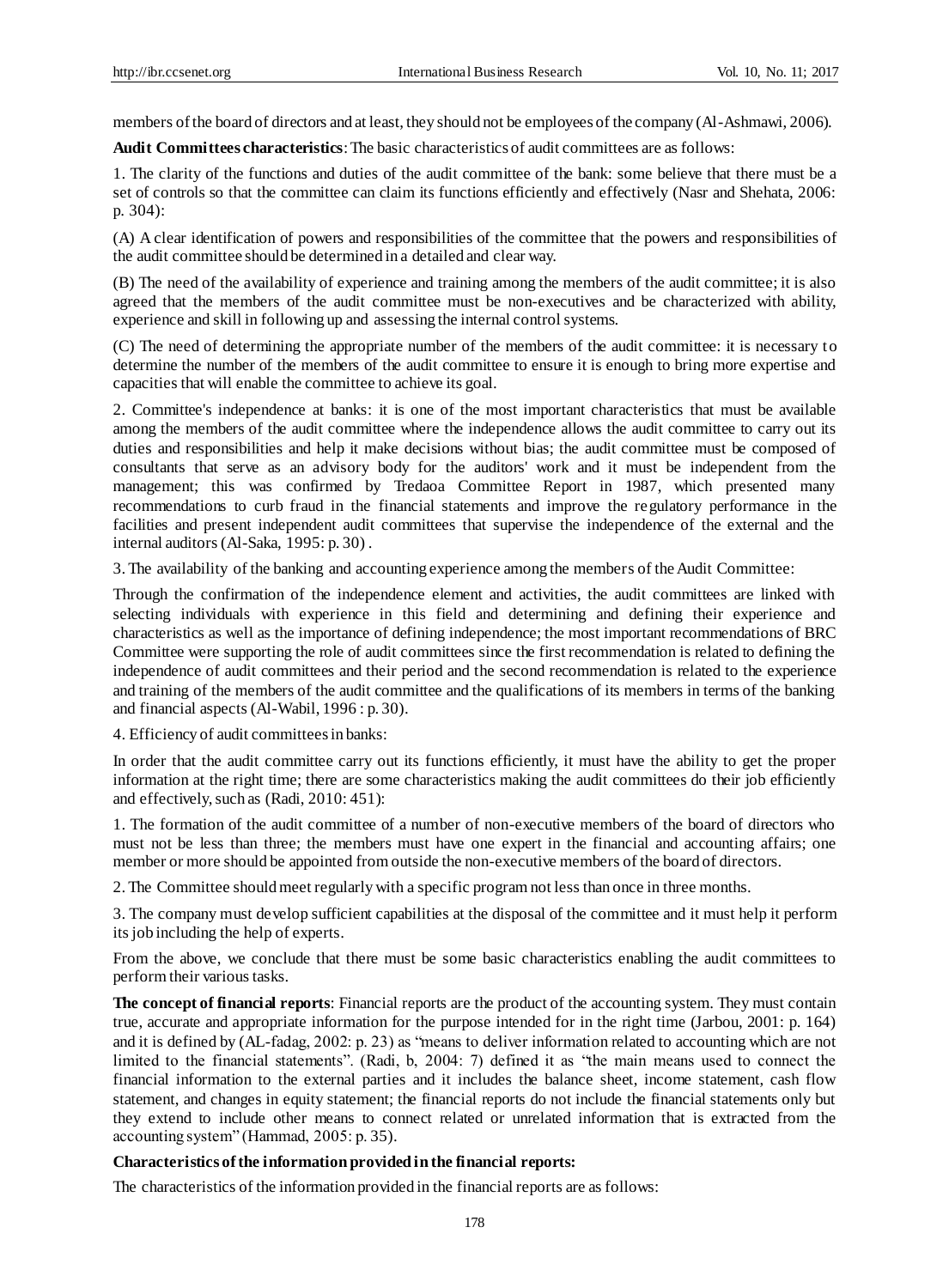1. Relevance, information is relevant when it affects the economic decisions of users by helping them correct the past and current events in the estimation of the net cash flows or confirming or correcting the previous estimates (FASB, 2006); its main goal is choosing the methods of measurement and disclosure that help people who rely on the financial statements to make decisions.

2. The relative (physical) importance, the degree of the information's impact on decision makers; it is linked to a range of considerations, including the type of information, whether regular or irregular and the extent of their relationship with certain decisions at the enterprise level, or the level of its users (Atiya, 1999: p. 46 ); the relative importance depends on the estimated size of the error in the light of the special circumstances of deletion or distortion (Hammad, b, 2006: 93).

3. Reliability, information has reliability if it is free of errors and far from bias; users can rely on it as information accurately reflecting what is intended to express or what is expected to express (Aldahrawi, 2004: p. 38).

4. Neutrality, it means impartiality; this element interferes clearly with the reliability of the information because the biased information by its nature cannot be relied on (financial accounting commission for banks and financial and Islamic institutions, 1994: p. 36)

5. Comparability, it means the characteristics that make the comparison possible in order to facilitate analysis, forecasting and decision-making by creditors, investors and others (Hanan, 2003: p. 207); the information that is measured and presented in the same way are considered comparable; it also enables users to verify the similarities and differences in the economic phenomena.

6. Consistency, it means the need to apply the accounting methods and policies from one period to another unless there were significant changes calling for a change in these policies; this property is linked to the viability of comparable information and it is considered a property overlapping between convenience and reliability in a manner that achieves the usefulness of the information.

You can say that the basic characteristics of the audit committees help them do their main job and help maintain the quality of the financial reports information.

## **3. Previous Studies**

The previous studies related to the variables of the study are presented as follows:

1. (Memullen D, 1996): The problem of the study is represented in the role of the audit committees in increasing the accuracy of the information published in the financial statements. It aimed to identify the role of the audit committees in increasing the accuracy of the information published in the financial statements for two groups of US companies. It resulted that the companies have audit committees if the external auditor is not changed or isolated when there is a professional disagreement, if there is a relative decrease in the incidence of illegal financial actions and if the degree of confidence in the financial statements information increases especially for the businesses with their listed shares in the stock exchange.

2. (Noland et.al, 2004): the study problem is identifying the added value of the commercial banks having audit committees and the quality of the audit committees that benefit the commercial banks. The study aimed to analyze the added value added by the presence of audit committees in the small commercial banks. The study found that the presence of audit committees in banks is insufficient because of the sensitive nature of the banking business; therefore, the audit committees must at least have a member with banking and financial experience, which helps reduce irregularities in legislations for the organization, cases of embezzlement and theft by the employees as well as irregularities and technical mistakes in the job. Accordingly, the results of this study confirm the importance of the presence of members experienced in the field of work practiced by the foundation within the audit committees of this institution.

3. (Shami, 2006): The study problem is represented in answering the question of what is the impact of audit committees on the quality of the financial reports information? This study showed the importance of composing audit committees since they support the objectivity and credibility of raising the quality level, support confidence in the quality of the financial reports, reduce manipulation by the management, improve the quality of the internal audit level, provide protection for users of financial reports, strengthen the independence of the external auditor, and reduce shortcomings in controlling the financial report.

4. (Schadéwitz & Turley 2008): the study problem lies in the analysis of the characteristics of the audit committee with the quality of the financial reports and the study concluded that if the financial size and expertise did not affect the audit committee, the committee should audit the estimated profits; the most active audit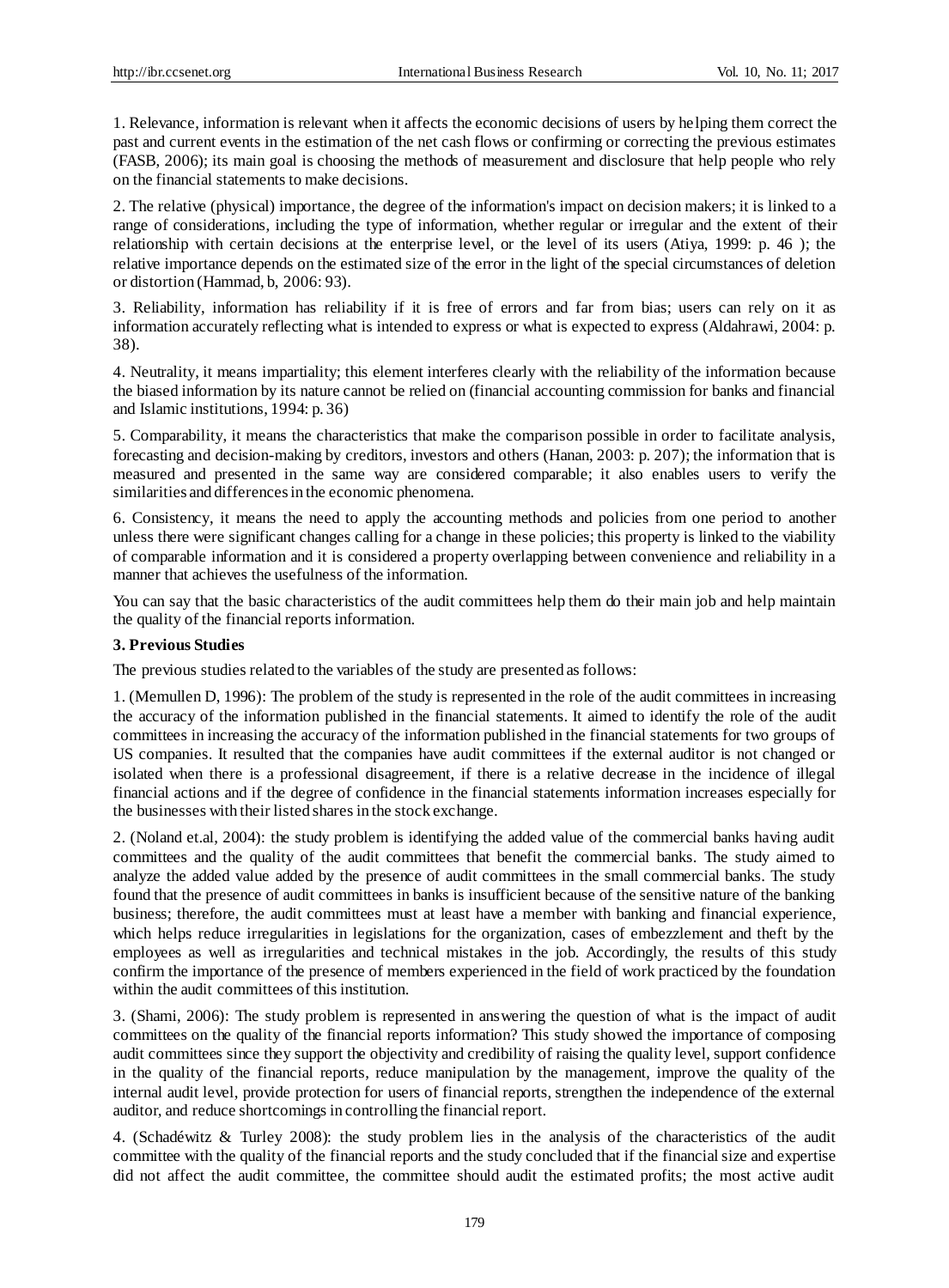committees are better able to determine the earnings management and then contribute to the quality of the financial reports since the active audit committee is well-informed on the state of the company or it is equipped with members who devoted their time and effort to work in the committee which leads to better control.

5. (Sori, et. Al, 2009) The study conducted. sought to know the role of audit committees in supporting the independence of the external auditor. The study was conducted on the financial companies listed in the Malaysian financial market in an attempt to improve the control procedures that support the corporate governance. Questionnaires were distributed on 87 bank agents in addition to interviews conducted with bank employees. Results showed that the majority of respondents confirmed that the independence of the external auditors was supported through the audit committees.

6. (Qutaishat, 2010): the study problem lies in the availability of characteristics needed to improve efficiency within the audit committees formed in the Jordanian public shareholding companies. Do the audit committees perform the necessary tasks to achieve efficiency? the study also showed that the majority of the audit committees of the companies do their tasks entrusted to them by the external auditor, internal audit and the board of directors; the preference was for the financial sector followed by the service sector in practicing the tasks of the committee; as for the industrial sector, the study showed that there was a negligence in committee's practice of those tasks.

7. (Labib, 2011): The problem of the study is represented in the presence of deficiencies in the role of audit committees in restricting and reducing profits by the financial reports through answering the following main question: does setting a proposed framework for improving the effectiveness of the audit committees reduce profits through the financial reports; the study reached to several conclusions, including, the presence of a positive effect for the presence of the audit committee in reducing the profits management operations by the management leading to improving the quality of profits, developing and activating the properties and activities of the audit committee in the companies in Egypt which leads to improving the quality and credibility of the financial statements.

8. (Hamdan et al., 2012): The study problem is stated through the following questions: are the Jordanian public shareholding companies committed to the characteristics of the audit committees contained in the laws and regulations of Jordan. Do the profits announced by the Jordanian public shareholding companies characterized by quality? Is there an effect for the characteristics of the audit committee on improving the quality of the undisclosed profits? The study found a positive effect for the number of meetings of the audit committee in improving the quality of profits, a negative effect for the ownership of the company's shares by the members of the audit committee on the quality of profits and the lack of effect of the audit committees' characteristics such as the size of the audit committee, members' independence and experience on improving the financial quality of profits.

9. (Carcinoid, 2013): The study problem is represented in the extent of the adoption of the characteristics of the effectiveness of audit committees by the Jordanian laws and regulations, the commitment of the Jordanian public shareholding companies to apply the characteristics of effectiveness, and whether those characteristics impact in the reduction of earnings management. This study concluded that the Jordanian public Shareholding companies are committed to the application of the regulations of the private corporate governance by the characteristics of the audit committees as mentioned in the Jordanian legislations and that the characteristics of the audit committees represented in the size of the audit committees, the financial expertise of their members and the number of their meeting do not affect the reduction of earnings management; however, the independence of the members of the audit committees affect reducing the profits' management.

10. (Ali, 2013): The study problem is represented in studying the relationship between the audit committee and the effectiveness of the internal control in the Sudanese banks; the study aimed to evaluate the role of the audit committees in increasing the confidence level in the performance of the internal control in the Sudanese banks, determining the extent of the impact and implications of each factor of independence, experience, size and tasks in supporting the quality of the performance of audit committees for the purposes of achieving efficiency and effectiveness of the internal control in the Sudanese banks, and shedding light on the effectiveness of the performance of audit committees on achieving the internal control targets in the Sudanese banks. The study found a positive relationship between the independence, experience, size and functions of the audit committee and the effectiveness of the quality of the internal control in the Sudanese banks.

11. (Khallat & Masli, 2014): The study problem is focused on the question: What is the extent of the need for forming audit committees to support the efficiency and effectiveness of the internal audit in the Libyan industrial companies? The study concluded that there is an agreement among the participants in the study that the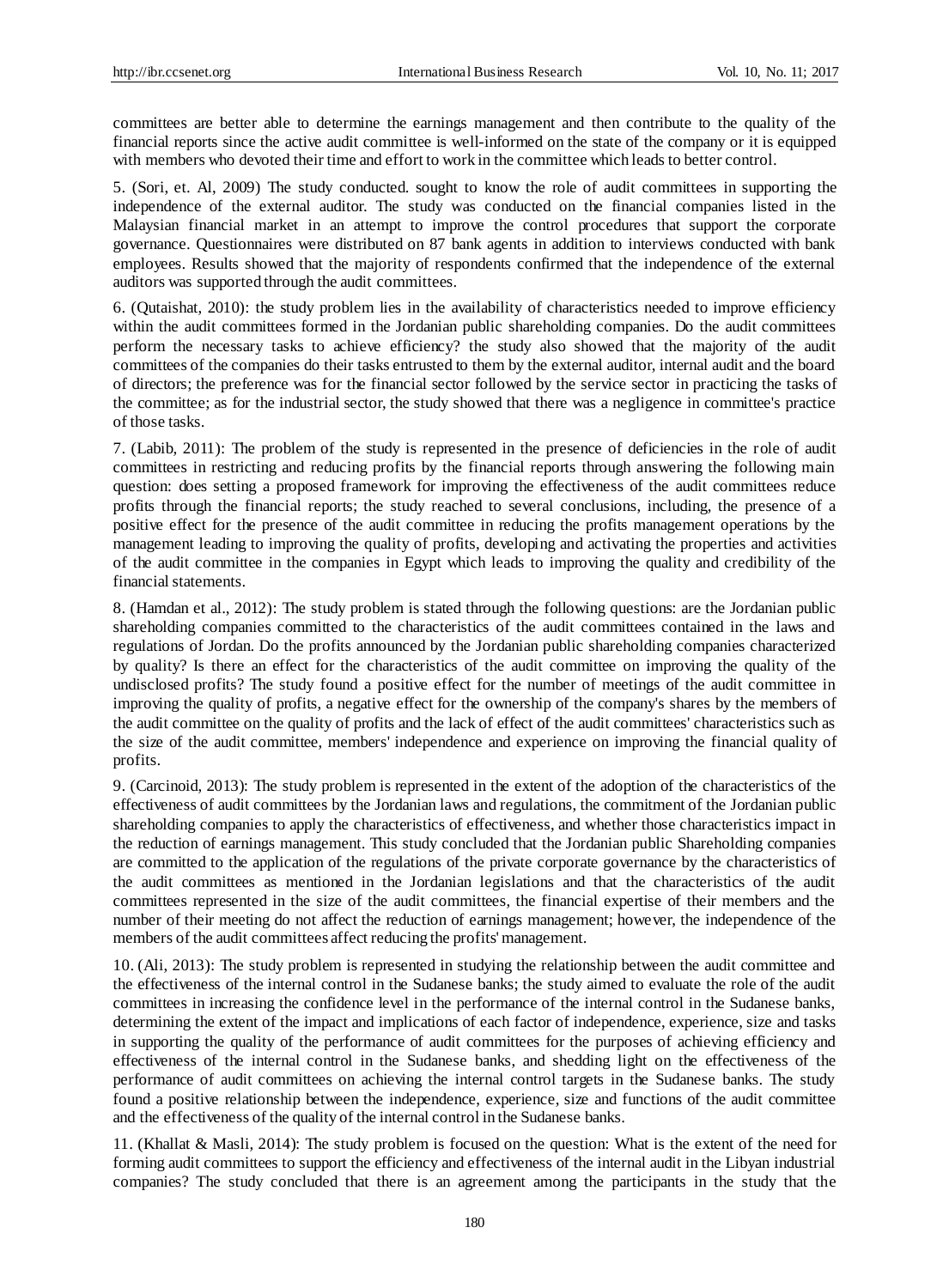formation of audit committees in the Libyan industrial companies contribute to the support and efficiency of the internal audit functions and the need for a set of considerations that enable the audit committee to support the efficiency and effectiveness of the internal audit function.

12. (Rachman & Gunawan, 2014) The study conducted by aimed to examine the effect of internal auditors, audit committees and board of commissioners on the quality of financial reports. The empirical study examined 22 banks listed in the Indonesian financial market in 2012. The study demonstrated a positive effect of the board commissioners with a percentage of (25.37%), a positive effect of the audit committees with a percentage of (19.35%), and a positive effect of internal auditors with a percentage of (30.41). However, the positive effect of other factors was not examined in this study.

13. (Kabbjee, 2015) the study's problem is represented in the role played by the audit committees in the study and evaluation of the internal control systems and their role in supporting the function of the internal auditor to carry out the tasks related to the assessment of the bank's policies related to money laundering; the study has come out with several conclusions, including that the audit committees should be committed to applying the tasks and responsibilities assigned to them, should enjoy necessary practices to do their tasks effectively in fighting the money laundering powers, and that they should contribute to the evaluation of the internal control system, support the function of the internal audit and support the external audit in fighting the money laundering operations.

14. (Al-Hassan, & Shabu, 2015) the study problem consisted of the fact that the composition of audit committees in the commercial banks do not take into account the efficiency and the financial and accounting expertise of the members of the audit committee, which showed a gap between the performance of the audit committee and the confidence of the financial reports in such banks; the study found that audit committee's lack of familiarity with the accounting principles reduced the efficiency of the performance of the external auditor, which lays doubts on the credibility of the financial statements, the lack of independence of audit committees in the banks from the executive management has weakened the control role of the committee and helped reducing the quality level of the professional performance of the external auditor and finally the lack of the clarity of the legal responsibility associated with the report of the audit committee that reduced the level of transparency in the financial reports of the bank.

15. (Mal et al. 2015) The study aimed to know the effect of the audit committees on the quality of the Nigerian financial reports through its characteristics, independence, and the held meetings. The study examined the financial reports of a sample involved the Nigerian banks in the period from 2003 to 2012. Pearson factor along with linearity were used. Results reached that the independence of the audit committees has a negative effect on the financial reports. Further, the held meetings conducted by the audit committees have a positive effect on the quality of the financial reports.

16. (Al-Matari et al. 2016) studied the effect of the characteristics of the Audit committees on the performance of the Yemeni banks by focusing on the meetings conducted between audit committees and internal auditors. The focus was placed on the suggestions and results of internal auditors work. The empirical study included a sample of 20 Yemeni banks through distributing 112 questionnaires. Results showed the importance of audit committees' role and the existence of a significant relationship between the audit committees and the banks performance.

17. (Kusnadi et al. 2016) conducted a study to examine the role of the audit committees through elements of independence, experience and the overlapped membership and their role in financial quality reports in the listed companies in Singapore. Results showed that the quality of the financial reports is much better of the various elements audit committees. Additionally, the independence of audit committees supports the quality financial reports and verify that there is no effect for overlapped membership on the quality reports.

## **4. Methods**

**The Study Sample and Population**: the original study community consisted of a part of the Saudi commercial banks amounting to (11). The study sample consisted of four banks (36%) of the study population and it was selected randomly as the researchers distributed (110) questionnaires to the respondents out of whom 105 (95.5%) answered and returned the questionnaires after filling them with the required information in 2016.

**Study Tool Description**: the research tool is the means used in the initial collection of data on the phenomenon in question and the researchers have relied on the questionnaire as a tool to collect data of the study; the questionnaire was divided into two parts as follows:

The first section includes the personal information which includes five points:

1. Age: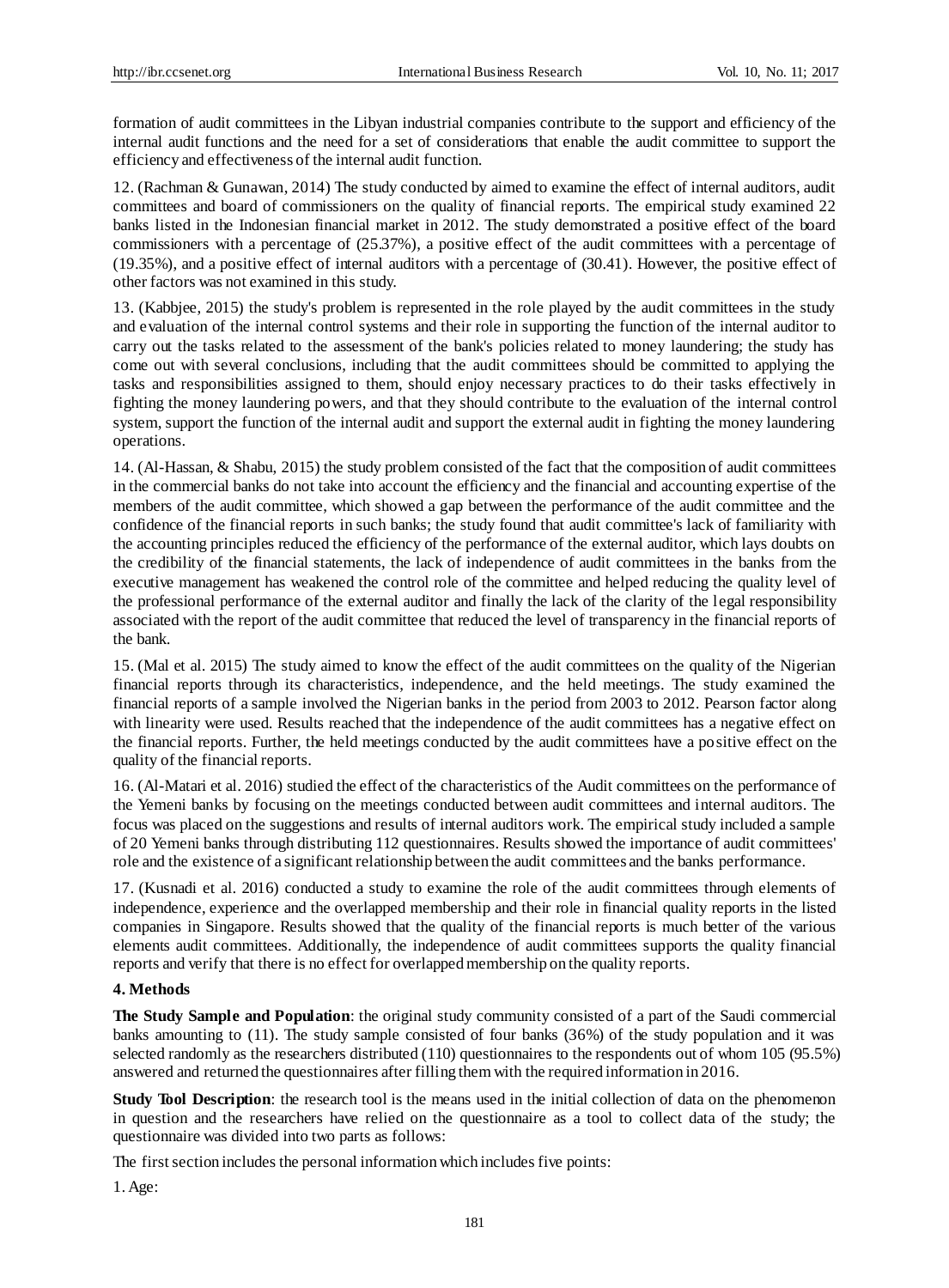Table 1. Frequency distribution of the members of the study sample according to the variable of age

| Age group              | Frequency | Percentage % |
|------------------------|-----------|--------------|
| Less than 25 years old | 15        | 14.3         |
| $25 - 35$              | 51        | 48.6         |
| $35 - 45$              | 28        | 26.7         |
| $45 - 55$              | 11        | 10.5         |
| 55 and above           | $\theta$  | 0            |
| Total                  | 105       | 100.0        |

The figure below shows the graph of the age groups

Table 1 shows that 14.3% of the members of the study sample are under 25 years, 48.6% are (25-35), 26.7% are (35-45) and 10.5% are ( 45-55).

2. Scientific Specialization:

Table 2. Frequency distribution of the members of the study sample according to the variable of scientific specialization

| Specialization                 | Frequency | Ratio % |
|--------------------------------|-----------|---------|
| Accounting                     | 29        | 27.6    |
| Financial management           | 13        | 12.4    |
| <b>Business Administration</b> | 35        | 33.3    |
| HR management                  |           | 6.7     |
| Other                          | 21        | 20.0    |
| Group                          | 105       | 100.0   |

Table 2 shows that 27.6% of the respondents are specialized in accounting, 12.4% in financial management, 33.3% in Business Administration, 6.7% in human resources management and finally 20% in different specialties.

3. Scientific Qualification:

Table 3: Frequency distribution of the members of the study sample according to the scientific qualification

| <b>Qualification</b> | Frequency | Percentage % |
|----------------------|-----------|--------------|
| High School          |           | 4.8          |
| Diploma              | 26        | 24.8         |
| BA                   | 74        | 70.5         |
| M.A.                 | $_{0}$    | $\theta$     |
| Other                | 0         |              |
| Total                | 105       | 100.0        |

Table No. 3 shows that 70.5% of the members of the study sample hold the BA, 24.8% the Diploma, and 4.8% the secondary qualification.

4. Career position:

Table 4. Frequency distribution of the members of the study sample according to career position

| Position                      | Frequency | Ratio % |
|-------------------------------|-----------|---------|
| administrator / Director      | 31        | 29.5    |
| Member of the Audit Committee |           | 4.8     |
| Member of the audit team      |           | 4.8     |
| Employee                      | 63        | 60.0    |
| Other                         |           | 1.0     |
| Total                         | 105       | 100.0   |

Table 4 shows that 29.5% of the members of the study hold an administrative position, 4.8% of the respondents are among the members of the Audit Committee, 4.8% of the respondents are among the members of the audit team, 60% of the respondents are employees and finally 1% of the respondents occupy other positions.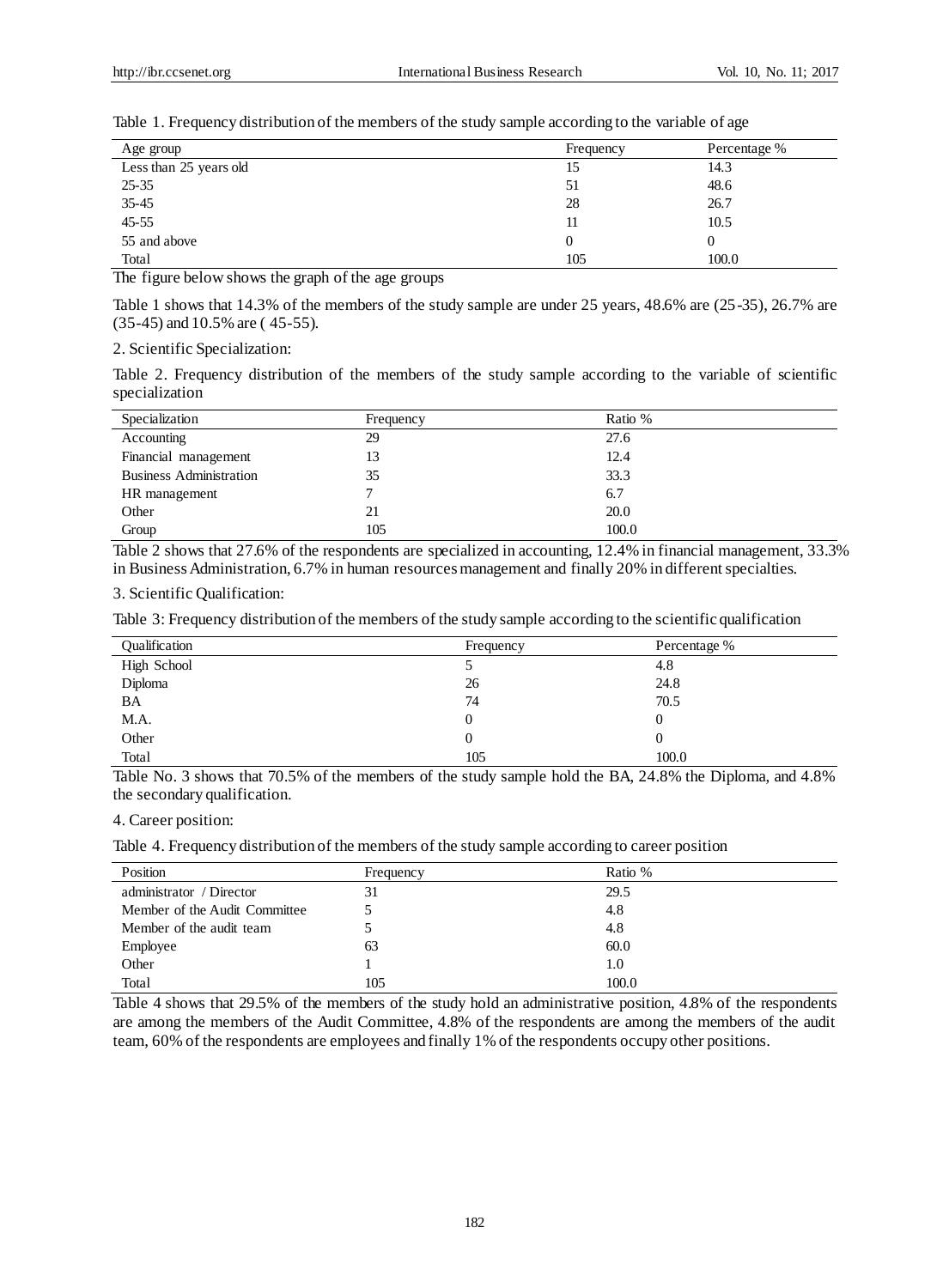## 5. Years of Experience:

Table 5. Frequency distribution of the members of the study sample according to years of experience

| Years of Experience | Frequency | Percentage % |  |
|---------------------|-----------|--------------|--|
| Less than 5         | 30        | 28.6         |  |
| $5 - 10$            | 43        | 41.0         |  |
| $10 - 15$           | 18        | 17.1         |  |
| $15-20$             |           | 10.5         |  |
| More than 20        |           | 2.9          |  |
| Total               | 105       | 100.0        |  |

Table No. (5) shows that 28.6% of the members of the study sample have less than 5 years of experience, 41% of them had (5-10 years) of experience, 17.1% of them had (10 -15) years of experience, 10.5% had (15-20) years and finally 2.9% had more than twenty years of experience.

## **Validity and reliability of the study tool:**

1. Arbitrators' validity: the researchers presented the questionnaire to a group of arbitrators composed of six specialists in the field of accounting and the researchers responded to the viewpoints of the arbitrators and conducted deletions and modifications in light of the submitted suggestions.

#### 2. Scale's Validity through:

a. Cronbach's alpha coefficient: the researchers used Cronbach's alpha to measure the reliability of the questionnaire, and the results were as follows:

#### Table 6. Cronbach's alpha coefficient

| $\sim$<br>⌒<br>value<br><b>CONTRACTOR</b><br>o les la c<br>*1c1eni<br>∩ot<br>,,,,,<br>.<br>.<br>. | n. |
|---------------------------------------------------------------------------------------------------|----|
| .885                                                                                              | ∼  |

Table 6 shows that the high value of Cronbach alpha coefficient was (0.885) which indicates the reliability of the questionnaire.

#### **Measuring the degree of reliability and validity of each axis of the questionnaire:**

Table 7. Reliability and validity of each axis of the questionnaire

| Axis                                                                                                | Reliability<br>coefficient | Validity |
|-----------------------------------------------------------------------------------------------------|----------------------------|----------|
| Tasks and duties of the audit committee of the bank                                                 | .0.768                     | .876     |
| committee independence at banks                                                                     | .847                       | 0.920    |
| The availability of the accounting and banking experience for the members of the<br>Audit Committee | . 777                      | .881     |
| efficiency of audit committees at banks                                                             | .793                       | 0.891    |

Table 7 Shows that the validity of the axes of the study was: (0.876, 0.920, 0.881, 0.891), respectively; such results are an indication that the results of the study can be circulated to the society from which the sample was taken. The reliability values of the study axes were ( 0.768, 0.847, 0.777, and 0.793), respectively; furthermore, the total reliability of the study, which is an indication of the validity of the study tool (questionnaire) was used for the purpose of achieving the objectives of the study by answering its questions that it was (0.885); the value of the high reliability of the study tool on the possibility of the prediction of the results' reliability which can be resulted when application.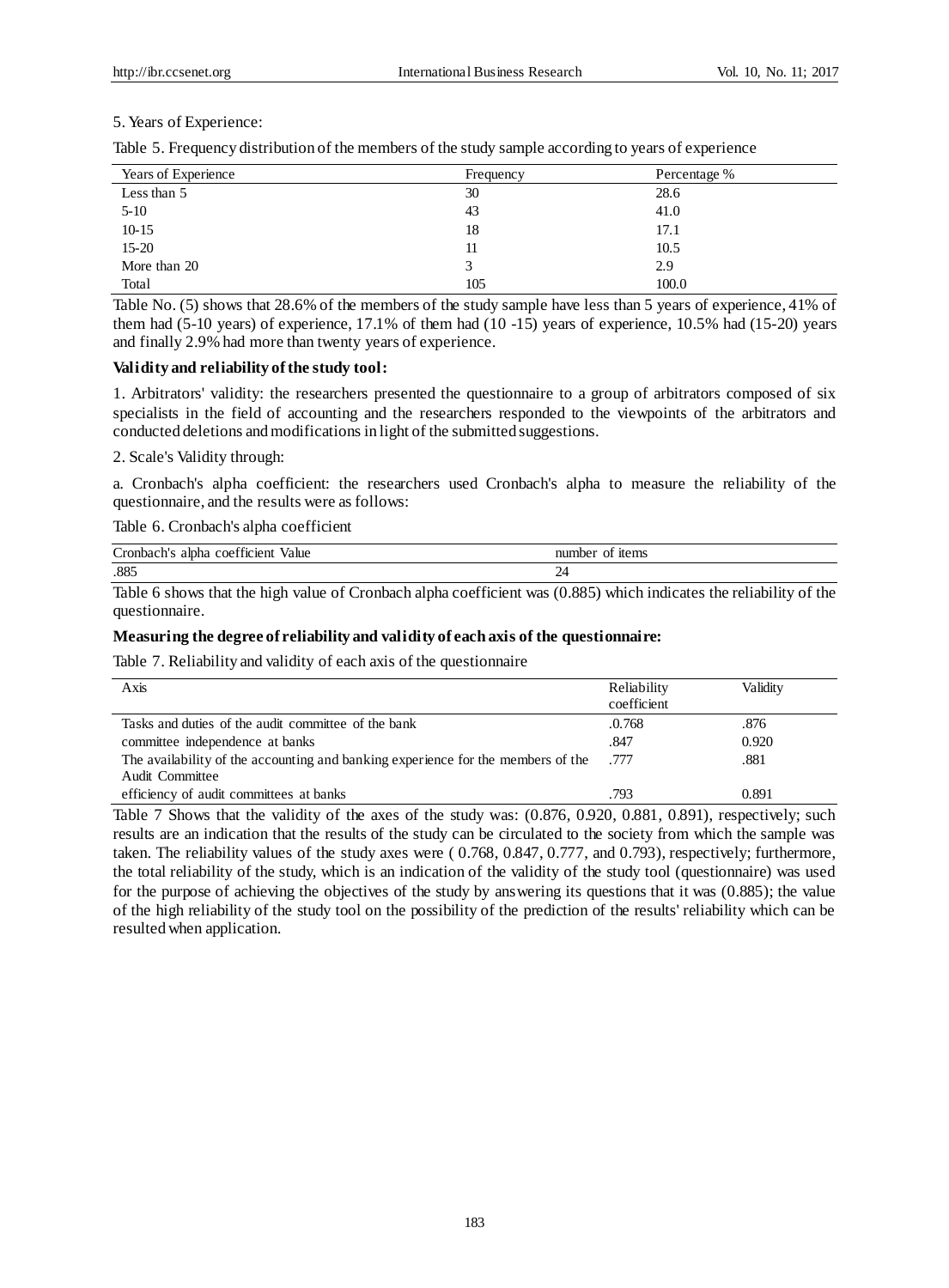# **Descriptive statistics of the study data:**

The first axis: functions and duties of the audit committees of banks

Table 8. Frequency distribution, arithmetic mean and standard deviation of the first axis

| No.          | Phrase                                                                                                                                            |                | Strongly<br>Disagree | disagree       |                |   | neutral |    | agree |      | Strongly | Arithmetic | standard<br>deviation | Sort<br>by<br>importance |
|--------------|---------------------------------------------------------------------------------------------------------------------------------------------------|----------------|----------------------|----------------|----------------|---|---------|----|-------|------|----------|------------|-----------------------|--------------------------|
|              |                                                                                                                                                   | T              | $\%$                 | T              | $\%$           | T | $\%$    | T  | $\%$  | T    | $\%$     | mean       |                       |                          |
| $\mathbf{1}$ | The issuance of the<br>audit<br>committee<br>is<br>reports<br>done<br>within the annual<br>reports of the bank                                    | $\mathbf{1}$   | $\mathbf{1}$         | $\overline{4}$ | 3.8            | 7 | 6.7     | 21 | 20    | 72   | 68.6     | 4.51       | .856                  | $\mathbf{1}$             |
| 2            | regular meetings are<br>held<br>for<br>the<br>members of<br>the<br>audit committee of<br>the Bank                                                 | $\mathbf{0}$   | $\mathbf{0}$         | $\mathbf{0}$   | $\mathbf{0}$   | 6 | 5.7     | 30 | 28.6  | 69   | 65.7     | 4.60       | .598                  | 3                        |
| 3            | The audit committee<br>presents the results<br>of its job to the<br>bank's board of<br>directors                                                  | $\overline{0}$ | $\mathbf{0}$         | $\mathbf{0}$   | $\overline{0}$ | 3 | 2.9     | 34 | 32.4  | 68th | 64.8     | 4.62       | .544                  | $\overline{4}$           |
| 4            | the performance of<br>the<br>executive<br>management<br>is<br>assessed<br>and<br>a<br>report is sent to the<br>board<br>bank's<br>of<br>directors | 3              | 2.99                 | 2              | 1.9            | 6 | 5.7     | 34 | 32.4  | 60   | 57.1     | 4.39       | .904                  | 5                        |
| 5            | Concerning with the<br>regulatory<br>procedures<br>and<br>protecting the bank<br>assets                                                           | $\mathbf{0}$   | $\mathbf{0}$         | $\mathbf{0}$   | $\mathbf{0}$   | 5 | 4.8     | 31 | 29.5  | 69   | 65.7     | 4.61       | 0.580                 | 2                        |
| 6            | It.<br>conducts<br>supervision<br>immediately<br>to<br>check<br>on<br>the performance of<br>the bank                                              | $\overline{7}$ | 6.7                  | 3              | 2.9            | 3 | 2.9     | 33 | 31.4  | 59   | 56.2     | 4.28       | 1.114                 | 6                        |
|              | Full axis                                                                                                                                         |                |                      |                |                |   |         |    |       |      |          | 4.13       | 0.717                 | agree                    |

Table 8 shows that the general trend is "agree" to all the phrases of the axis with an arithmetic mean of 4.13 and a standard deviation of 0.717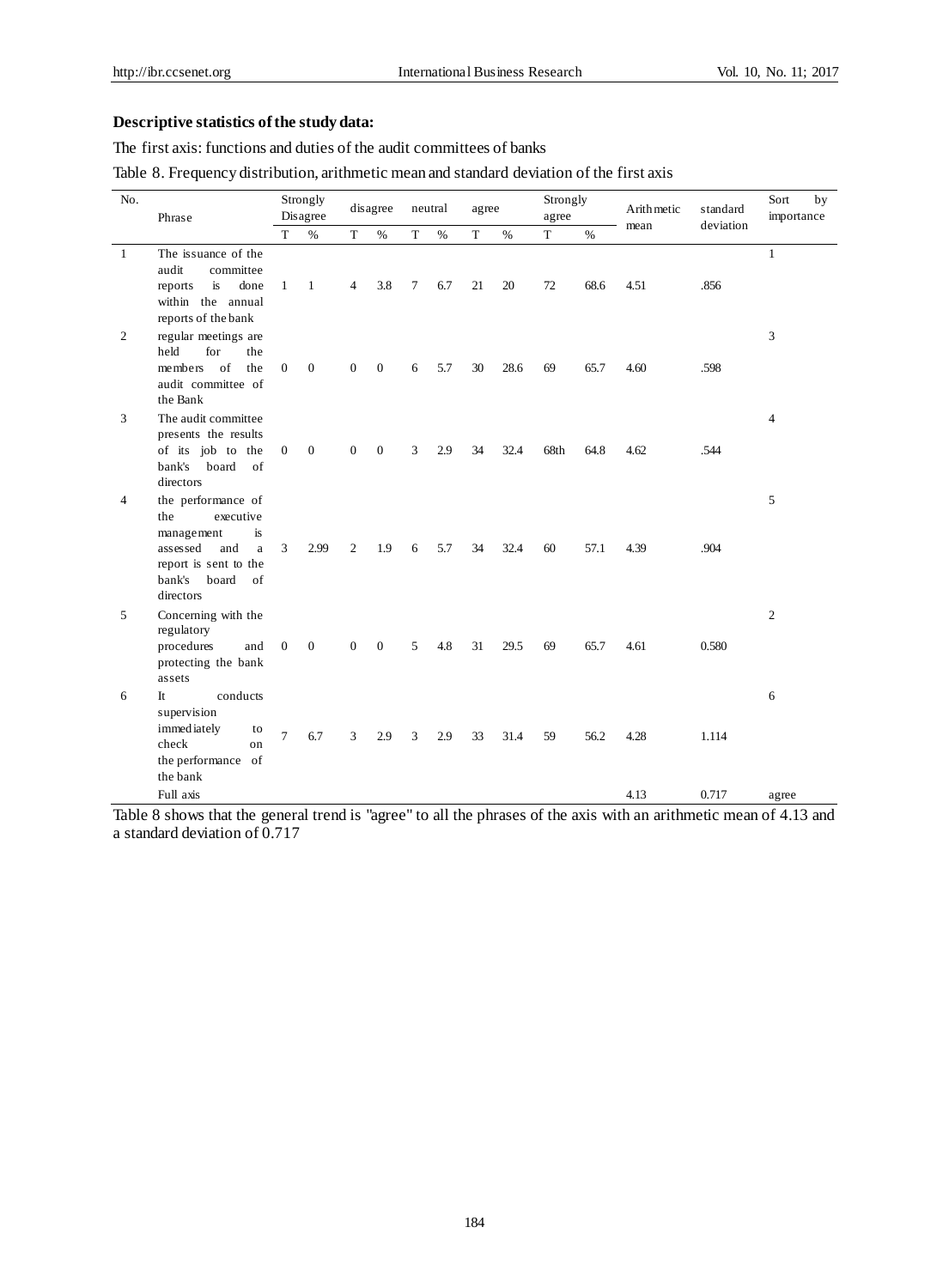## The second axis: the independence of the audit committees in banks

|  | Table 9. frequency distribution, arithmetic mean and standard deviation of the second axis |  |  |
|--|--------------------------------------------------------------------------------------------|--|--|
|  |                                                                                            |  |  |

| No.          | Phrase                                                                                                                                       | Strongly<br>Disagree |                | disagree       |                | neutral |      | agree |               | Strongly<br>agree |      | Arithmetic | standard  | Ranking           |
|--------------|----------------------------------------------------------------------------------------------------------------------------------------------|----------------------|----------------|----------------|----------------|---------|------|-------|---------------|-------------------|------|------------|-----------|-------------------|
|              |                                                                                                                                              | т                    | $\%$           | T              | $\%$           | T       | $\%$ | T     | $\frac{0}{0}$ | T                 | $\%$ | mean       | deviation |                   |
| $\mathbf{1}$ | There<br>nonexecutive<br>are<br>in<br>the<br>members<br>audit 3<br>committee                                                                 |                      | 2.9            | 7              | 6.7            | 20      | 19   | 35    | 33.3          | 40                | 38.1 | 3.97       | 1.051     | 4                 |
| 2            | The selection and election of<br>the audit committee is done<br>by shareholders and with the 7<br>participation of the board of<br>directors |                      | 6.7            | 6              | 5.7            | 22      | 21   | 39    | 37.1          | 31                | 29.5 | 4.77       | 1.137     | 5                 |
| 3            | The bank's audit committee<br>participate in the bank in one 5<br>session                                                                    |                      | 4.8            | 8              | 7.6            | 21      | 20   | 44    | 41.9          | 27                | 25.7 | 3.76       | 1.070     | 6                 |
| 4            | There<br>specific<br>are<br>requirements for punishing<br>the audit committee in the 7<br>case of its involvement in<br>corruption           |                      | 6.7            | $\Omega$       | $\theta$       | 13      | 12.4 | 41    | 39            | 44                | 41.9 | 4.10       | 1.070     | $\overline{2}$    |
| 5            | The independence of the<br>audit committee is assessed<br>by other parties on a regular<br>basis                                             |                      | 2.9            | $\mathbf{1}$   | $\mathbf{1}$   | 14      | 13.3 | 45    | 42.9          | 42                | 40   | 4.16       | 0.900     | 3                 |
| 6            | There are procedures, laws<br>and regulations that control 0<br>the job of the audit control                                                 |                      | $\overline{0}$ | $\overline{0}$ | $\overline{0}$ | 8       | 7.6  | 35    | 33.3          | 62                | 59   | 4.51       | 0.637     | 1                 |
|              | Full axis                                                                                                                                    |                      |                |                |                |         |      |       |               |                   |      | 4.32       | .519      | Strongly<br>Agree |

Table 9 shows that the general trend is "strongly agree" to all the phrases of the axis by an arithmetic mean of 4.32 and a standard deviation of 0.519

The third axis the banking and accounting experience of the members of the bank's audit committee

Table 10. Frequency distribution, arithmetic mean and standard deviation for the third axis

| No.            | Phrase                                                                                                                                        |   | Strongly<br>Disagree | disagree neutral |                |    |                 |    | Agree         |     | Strongly<br>agree | Arithmetic<br>mean | standard<br>deviation | Ranking           |
|----------------|-----------------------------------------------------------------------------------------------------------------------------------------------|---|----------------------|------------------|----------------|----|-----------------|----|---------------|-----|-------------------|--------------------|-----------------------|-------------------|
|                |                                                                                                                                               | т | %                    | T                | $\%$           | T  | $\%$            | T  | $\frac{0}{0}$ | T   | $\%$              |                    |                       |                   |
| $\mathbf{1}$   | Sufficient knowledge is available to<br>the members of the audit committee of 0<br>the banking and accounting aspects                         |   | $\theta$             | $\Omega$         | $\Omega$       | 7  | 6.7             | 40 | 58.1          | 57  | 54.3              | 4.48               | 0.623                 | $\overline{c}$    |
| 2              | There is a sufficient familiarity of the<br>audit criteria and the professional<br>conduct standards by the members of<br>the audit committee |   | $\theta$             | $\mathfrak{D}$   | 1.9            | 11 | 10.5            | 42 | 40            | 50  | 47.6              | 4.33               | .742                  | 6                 |
| 3              | the members of the audit committee<br>can look at the management practices 2<br>within the Bank                                               |   | 1.9                  | $\Omega$         | $\Omega$       |    | 14 13.3         |    | 34 32.4       | 55  | 52.4              | 4.33               | .851                  | 3                 |
| $\overline{4}$ | Training seminars are organized for<br>the members of the audit committee in 2<br>the accounting field                                        |   | 1.9                  | 2                | 1.9            | 16 | $15.2 \quad 31$ |    | 29.5          | .54 | 51.4              | 4.27               | .923                  | 4                 |
| .5             | The members of the audit committee<br>focus on studying and understanding 0<br>the internal control system                                    |   | $\overline{0}$       | 1                | $\overline{1}$ | 8  | 7.6             |    | 36 34.3       | 60  | 57.1              | 4.48               | .681                  |                   |
| 6              | The members of the audit committee<br>study the banking risks according to 2<br>Basel                                                         |   | 1.9                  | $\overline{0}$   | $\overline{0}$ | 15 | 14.3            | 37 | 35.2          | 51  | 48.6              | 4.29               | 0.852                 | 5                 |
|                | Full axis                                                                                                                                     |   |                      |                  |                |    |                 |    |               |     |                   | 4.25               | .519                  | Strongly<br>Agree |

Table 10 shows that the overall trend is strongly agree to all the phrases of the axis by an arithmetic mean of 4.25 and a standard deviation of 0.519.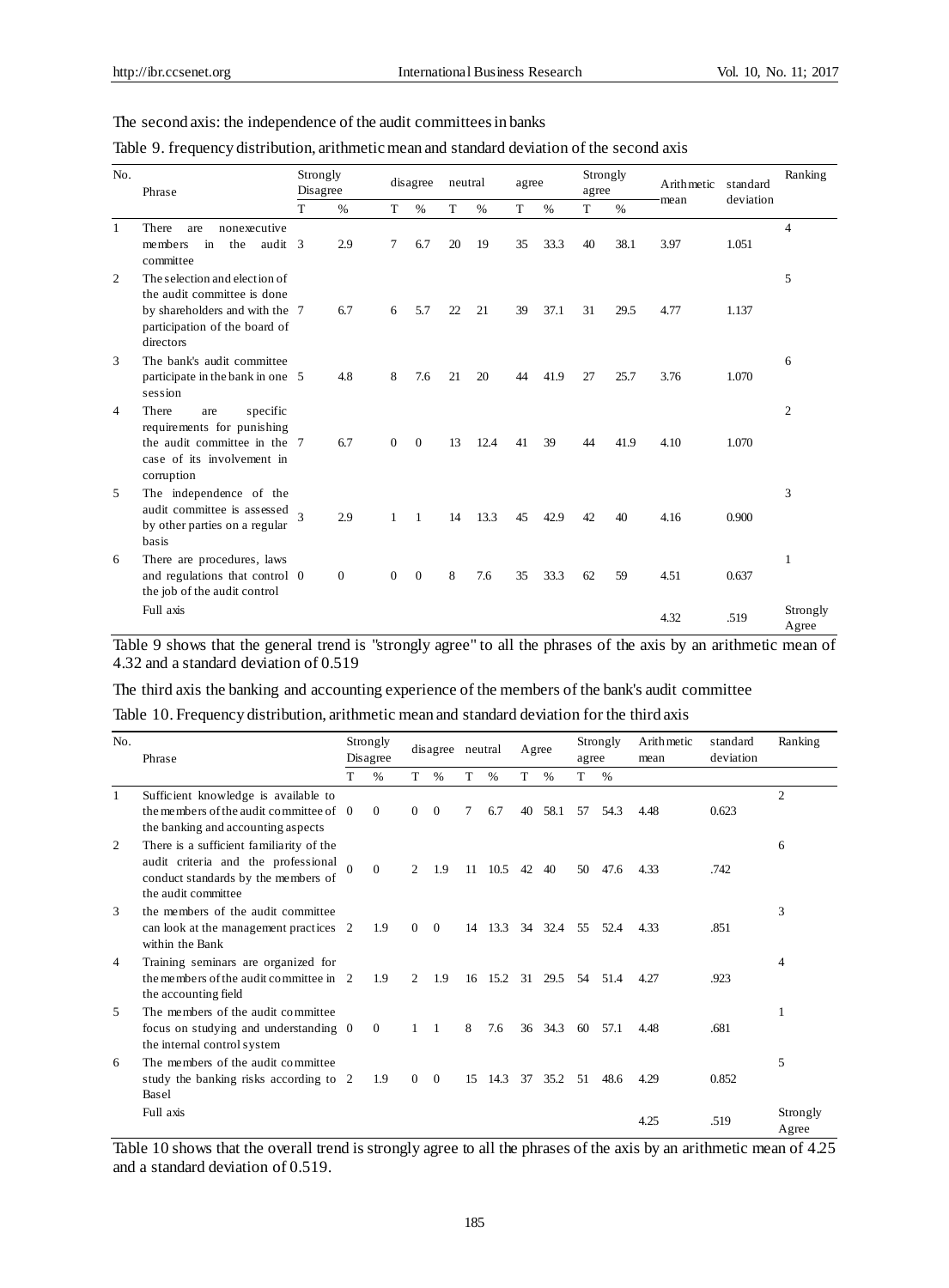## **Axis IV: the efficiency of the bank's audit committees**

Table 11. Frequency distribution, arithmetic mean and standard deviation of the efficiency of the bank's audit committees

| No<br>Phrase   |                                                                                                                                                     |                | Strongly<br>Disagree |                | disagree       | neutral |      | agree |             | Strongly<br>agree |      | Arith metic | standard | Ranking           |
|----------------|-----------------------------------------------------------------------------------------------------------------------------------------------------|----------------|----------------------|----------------|----------------|---------|------|-------|-------------|-------------------|------|-------------|----------|-------------------|
|                | T                                                                                                                                                   | $\%$           | T                    | $\%$           | T              | $\%$    | T    | $\%$  | $\mathbf T$ | $\%$              | mean | deviation   |          |                   |
| $\overline{1}$ | bank's<br>audit<br>The<br>committee is involved<br>in the appointment and<br>removal<br>of<br>the<br>external auditor                               | 6              | 5.7                  | $\mathbf{1}$   | $\mathbf{1}$   | 20      | 19   | 43    | 41          | 35                | 33.3 | 3.95        | 1.042    | 6                 |
| 2              | The audit committee<br>studies and assesses<br>the audit plan before<br>hiring auditors                                                             | $\overline{3}$ | 2.9                  | $\mathbf{1}$   | $\mathbf{1}$   | 16      | 15.2 | 43    | 41          | 42                | 40   | 4.14        | 0.914    | 5                 |
| 3              | The audit committee is<br>interested<br>in<br>evaluating the audit<br>risk                                                                          | $\theta$       | $\theta$             | $\Omega$       | $\overline{0}$ | 17      | 16.2 | 33    | 31.4        | 55                | 52.4 | 4.36        | .748     | $\overline{2}$    |
| 4              | is<br>There<br>a<br>coordination between<br>the audit committee<br>and both the internal<br>and external auditors<br>to study the auditing<br>risks | $\Omega$       | $\mathbf{0}$         | $\Omega$       | $\mathbf{0}$   | 14      | 13.3 | 37    | 35.2        | 54                | 51.4 | 4.38        | 0.712    | 3                 |
| 5              | The audit committee<br>reports are directly<br>sent to the board of<br>directors                                                                    | $\overline{0}$ | $\mathbf{0}$         | $\overline{0}$ | $\mathbf{0}$   | 15      | 14.3 | 34    | 32.4        | 56                | 53.3 | 4.39        | .727     | 1                 |
| 6              | The audit committee<br>reports<br>are<br>is sued<br>within the final reports<br>the<br>board of<br>of<br>directors                                  | $\overline{4}$ | 3.8                  | $\Omega$       | $\mathbf{0}$   | 12      | 11.4 | 38    | 36.2        | 51                | 48.6 | 4.26        | .941     | $\overline{4}$    |
|                | Full axis                                                                                                                                           |                |                      |                |                |         |      |       |             |                   |      | 4.30        | .552     | Strongly<br>Agree |

Table 11 shows that the overall trend is "strongly agree" to all the phrases of the axis by an arithmetic mean of 4.30 and a standard deviation of 0.552.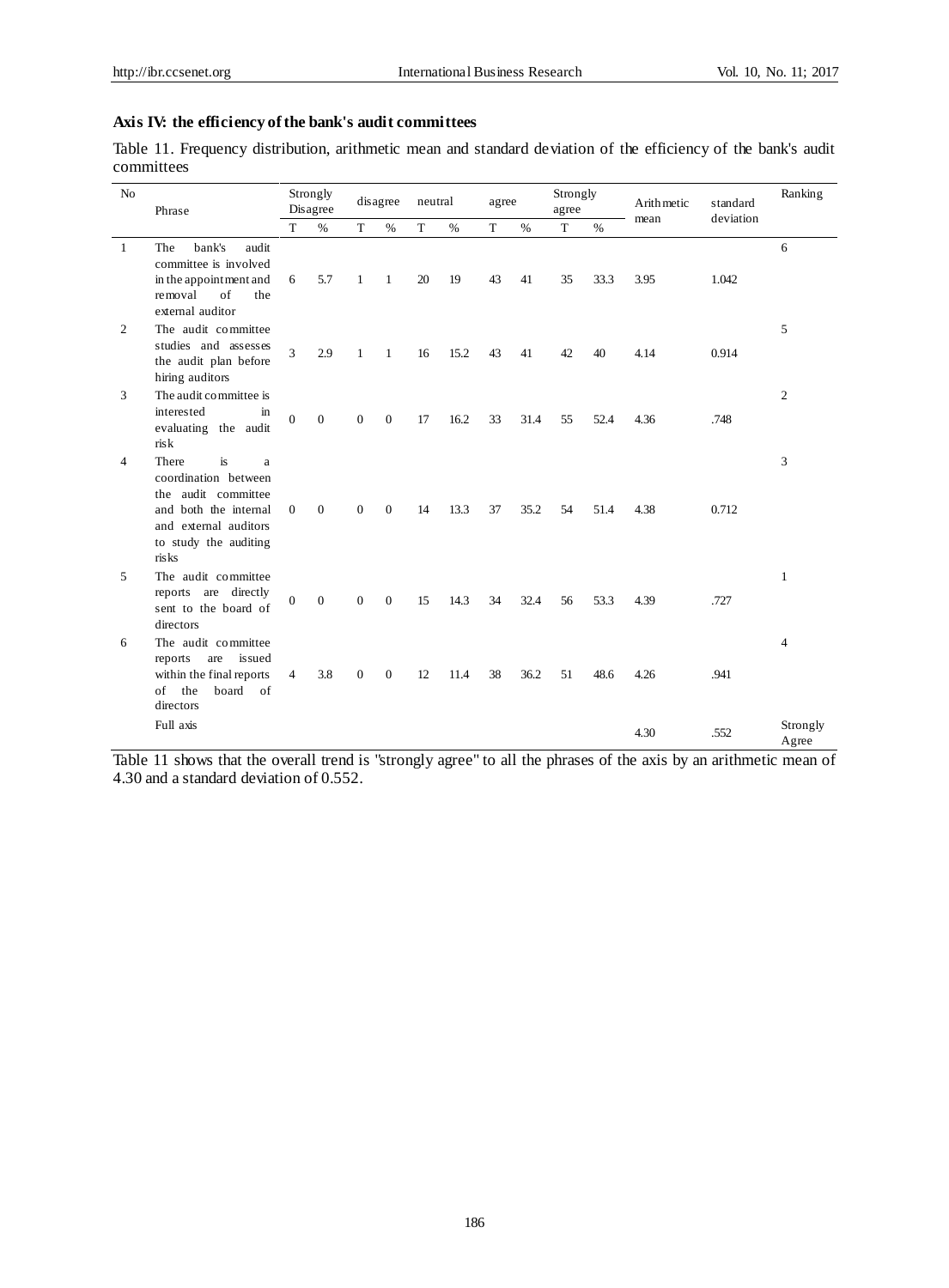| no           | Phrase                                                                                                                            |                  | Strongly<br>Disagree |                  | disagree         | neutral        |      | agree          |      | agree | Strongly | Arithmetic | standard  | Ranking           |
|--------------|-----------------------------------------------------------------------------------------------------------------------------------|------------------|----------------------|------------------|------------------|----------------|------|----------------|------|-------|----------|------------|-----------|-------------------|
|              |                                                                                                                                   | T                | $\%$                 | T                | $\frac{0}{6}$    | $\overline{T}$ | $\%$ | $\overline{T}$ | $\%$ | T     | $\%$     | mean       | deviation |                   |
| $\mathbf{1}$ | The<br>financial<br>information<br>is<br>published at the<br>right time.                                                          | $\mathbf{1}$     | $\mathbf{1}$         | $\mathbf{2}$     | 1.9              | 9              | 8.6  | 42             | 40   | 51    | 48.6     | 4.33       | .793      | $\overline{4}$    |
| 2            | The<br>financial<br>reports state all<br>the<br>bank's<br>activities.                                                             | $\mathbf{1}$     | $\mathbf{1}$         | 4                | 3.8              | 11             | 10.5 | 43             | 41   | 46    | 43.8     | 4.23       | .858      | $\overline{7}$    |
| 3            | the accounting<br>information fits<br>the<br>needs<br>of<br>investors.                                                            | 1                | $\mathbf{1}$         | $\mathbf{1}$     | $\mathbf{1}$     | 14             | 13.3 | 49             | 46.7 | 40    | 38.1     | 4.20       | .777      | 8                 |
| 4            | financial<br>The<br>reports<br>are<br>published<br>for<br>more than a year<br>make<br>a<br>to<br>comparison<br>in<br>performance. | $\mathbf{1}$     | $\mathbf{1}$         | $\mathbf{1}$     | $\mathbf{1}$     | 11             | 10.5 | 41             | 39   | 51    | 48.6     | 4.33       | 0.780     | 3                 |
| 5            | The information<br>contained in the<br>financial reports<br>is accurate.                                                          | $\Omega$         | $\mathbf{0}$         | $\mathbf{1}$     | $\mathbf{1}$     | 13             | 12.4 | 42             | 40   | 49    | 46.7     | 4.33       | .716      | 6                 |
| 6            | The<br>bank's<br>customers<br>get<br>the distributions<br>of their profits<br>periodically.                                       | $\mathbf{0}$     | $\overline{0}$       | $\Omega$         | $\mathbf{0}$     | 15             | 14.3 | 40             | 38.1 | 50    | 47.6     | 4.33       | .716      | 5                 |
| 7            | shareholders are<br>satisfied<br>with<br>general<br>the<br>performance of<br>the bank.                                            | $\mathbf{0}$     | $\boldsymbol{0}$     | $\boldsymbol{0}$ | $\boldsymbol{0}$ | 15             | 14.3 | 37             | 35.2 | 53    | 50.5     | 4.36       | .722      | $\overline{c}$    |
| 8            | The bank cares,<br>analyzes<br>and<br>takes advantage<br>$\sigma$ f<br>the<br>customers'<br>complaints                            | $\boldsymbol{0}$ | $\overline{0}$       | 2                | 1.9              | 14             | 13.3 | 28             | 26.7 | 61    | 58.1     | 4.41       | .793      | $\mathbf{1}$      |
|              | Full axis                                                                                                                         |                  |                      |                  |                  |                |      |                |      |       |          | 4.36       | 0.430     | Strongly<br>Agree |

The fifth Axis: the dependent variable (the quality of the information of the financial reports):

Table 12. Frequency distribution, arithmetic mean and standard deviation of the fifth axis

Table 12 shows that the overall trend is "strongly agree" to all the phrases of the axis by an arithmetic mean of 4.36 and a standard deviation of 0.430

## **Testing Hypotheses:**

**Main Hypothesis**: there is a statistically significant effect for the audit committee properties on the quality of the information of the banking financial reports? Emerging sub-hypotheses are as follows:

1. There is a statistically significant impact for determining the functions and duties of the audit committee on the quality of the information of the banking financial reports.

2. There is a statistically significant effect of the independence of the audit committee on the quality of the information of the banking financial reports.

3. There is a statistically significant impact of the availability of the banking and accounting experience for the members of the audit committee on the quality of the information of the banking financial reports.

4. There is a statistically significant effect of the efficiency of the audit committees of the banks on the quality of the information of the banking financial reports.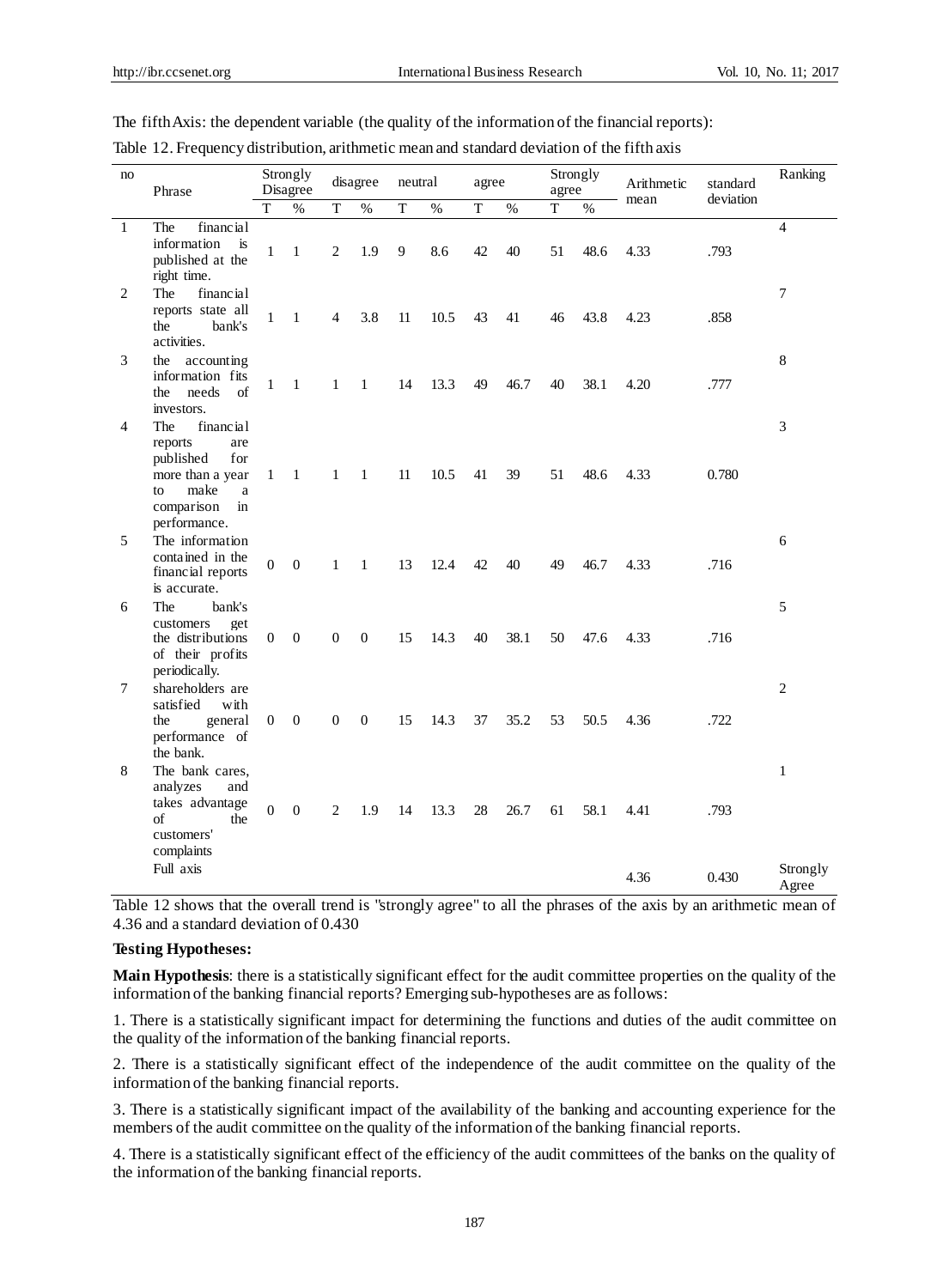We will prepare a MANOCOVA table for testing the hypotheses through the following equation:

 $Y = B0 + B1X1 + B2X2 + B3X3 + B4X4 + e$ 

Y: represents the dependent variable (the quality of the information of the banking financial reports)

X1: the independent variable (the functions and duties of the audit committee)

X2: the independent variable (the Committee's independence in the banks)

X3: independent variable (the availability of the banking and accounting experience of the members of the audit committee)

X4: the independent variable (the efficiency of the audit committees in banks)

B0: represents the division

(B1, B2, B3.B4): regression coefficients

| Variables          | coefficient | Standard error | Statistical T. | Potential value |
|--------------------|-------------|----------------|----------------|-----------------|
| $\mathbf C$        | 2.980       | .352           | 8.473          | .055            |
| X1                 | $-.114$     | .059           | $-1.942$       | .838            |
| X <sub>2</sub>     | .022        | .105           | .205           | .813            |
| X3                 | $-.023$     | .099           | $-.237$        | .000            |
| X4                 | .432        | .081           | 5.349          | .055            |
| R-squared          | .293        |                |                |                 |
| Adjusted R-squared | .265        |                |                |                 |
| SE of regression   | 0.368       |                |                |                 |
| Sum squared reside | 13:56       |                |                |                 |
| F-statistic        | 10:38       |                |                |                 |
| Prob (F-statistic) | 0.000       |                |                |                 |

Table 13. Estimation of multiple linear regression model to test all the variables

Table 13 shows that all the variables are statistically insignificant with the exception of variable x3, which is the availability of the banking and accounting experience. As for the level of the model as a whole, we note that the possible value of (P) was (0.000), which is less than 0.05; this confirms that all the independent variables explain the quality of the accounting information of the banks at the community level and not on the study sample, which means that the study sample is not enough or not random. But if we look at the value of the determination coefficient (0.29), it means that the variables explain (29%) of the difference in the banks' accounting information and (71%) is explained by other factors outside the model frame.

This also leads us to having doubts in the existence of multiple correlations among variables. If there is a linear correlation between two independent variables, this will necessarily lead to making the statistically significant variables non-significant, which leads to increasing the standard error rate, which in turn leads to a lower possible value of (T); this will make the possible value high making the statistically significant values non-significant; we will conduct a test for the multiple correlation among the independent variables through the independent variables matrix and detect the variables that caused the problem, delete it and then assess the model again.

| X4    | X3    | X2    | X1    |                |
|-------|-------|-------|-------|----------------|
| .236  | .416  | .505  | 1.000 | X1             |
| .540  | .677  | 000.1 | .505  | X2             |
| .525  | 1.000 | .677  | .416  | X3             |
| 1.000 | .525  | .540  | .236  | X <sub>4</sub> |

Table 14. correlation matrix

From the matrix above, we noticed that the variables (X1, X2) represent a high correlation ratio; we also note from the first regression model of table (13) the high possible value of the two variables (0.838,0.818), respectively because there is a statistical base stating that the greater the possible value of the variable, the less the statistical significance; therefore, we will assess the model after deleting the variables separately.

Estimation of the multiple regression model for the regression line equation after deleting variable (X1):

 $Y = B0 + B2X2 + B3X3 + B4X4 + e$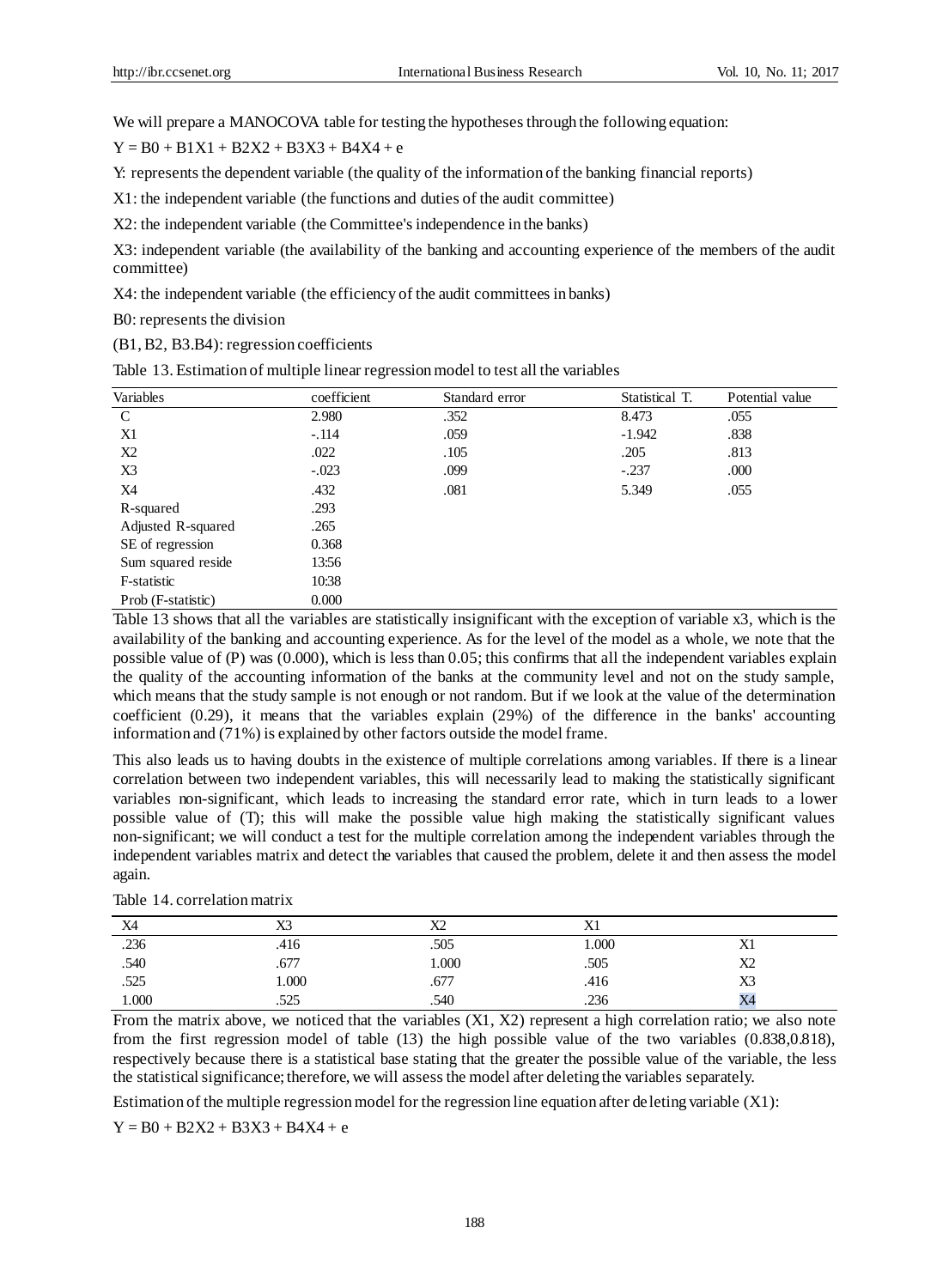| Variables          | Coefficient | Standard error | statistical T. | Potential value |
|--------------------|-------------|----------------|----------------|-----------------|
| $\mathcal{C}$      | 2.863       | .351           | 8.151          | .000            |
| X2                 | $-.048$     | .100           | $-.483$        | .630            |
| X3                 | $-.049$     | .099           | $-.496$        | .621            |
| X4                 | .445        | .082           | 5.457          | .000            |
| R-squared          | .267        |                |                |                 |
| Adjusted R-squared | .245        |                |                |                 |
| SE of regression   | .373        |                |                |                 |
| Sum squared reside | 14:07       |                |                |                 |
| F-statistic        | 12:25       |                |                |                 |
| Prob (F-statistic) | 0.000       |                |                |                 |

Table 15. MANOCOVA Estimation after deleting variable (x1)

Table 15 shows that after the deletion of variable (x1), the statistical significance of variable x3 was the availability of the banking and accounting experience which was meant that the quality of the information of the banking financial reports depends on the availability of the banking and accounting experience. As for the level of the model as a whole, we note that through the possible value of  $(P)$  which is  $(0.000)$  that is less than  $(0.05)$ ; this confirms that all the independent variables (the functions and duties of the audit committee, the Committee's independence, the availability of the banking and accounting experience of the members of the audit committee, and the efficiency of the banks' audit committees) explain the quality of accounting information of the banks at the community level and not at the level of the study sample; this means that the study sample may be inadequate or not random. However, if we look at the value of the determination coefficient which is (0.28), this means that the variables explain (28%) of the difference in the accounting information of the banks and the rest (72%) is explained by other factors outside of the model form.

## **Estimation of the multiple regression model for the regression line equation after deleting variable (X2):**

## $Y = B0 + B1X1 + B3X3 + B4X4 + e$

| Variables          | coefficient | Standard error | statistical T. | Potential value |
|--------------------|-------------|----------------|----------------|-----------------|
| C                  | 2.995       | .343           | 8.733          | .000            |
| X2                 | $-.014$     | .087           | $-.161$        | .873            |
| X3                 | .437        | .077           | 5.710          | .000            |
| X4                 | $-.110$     | .055           | $-2.002$       | .048            |
| R-squared          | .273        |                |                |                 |
| Adjusted R-squared | .272        |                |                |                 |
| SE of regression   | .366        |                |                |                 |
| Sum squared reside | 13:57       |                |                |                 |
| F-statistic        | 13.96       |                |                |                 |
| Prob (F-statistic) | 0.000       |                |                |                 |

Table 16. MANOCOVA estimation after deleting variable (X2)

Table 16 shows that after the deletion of variable (x2), the statistical significance of variables x3 and x4 which were the availability of the banking and accounting experience and the proficiency of the audit committees in the banks depending on the availability of the banking and accounting experience and the proficiency of the banks' committees. As for the level of the model as a whole, we note that through the possible value of (P) which is (0.000) that is less than (0.05); this confirms that all the independent variables (the functions and duties of the audit committee, the Committee's independence, the availability of the banking and accounting experience of the members of the audit committee, and the efficiency of the banks' audit committees) explain the quality of the accounting information of the banks at the community level and not at the level of the study sample; this means that the study sample may be inadequate or not random. However, if we look at the value of the determination coefficient which is (0.27), this means that the variables explain (27%) of the difference in the accounting information of the banks and the rest (73%) is explained by other factors outside of the model form.

Some of the criteria for selecting the appropriate model of assessment: the significance of the independent variables –the current possible value of  $(P)$  must be significantly less than  $(0.05)$  –the determination coefficient value must be larger than (60%) –the coefficient value should be consistent with the economic theory or be consistent with the proper expectation.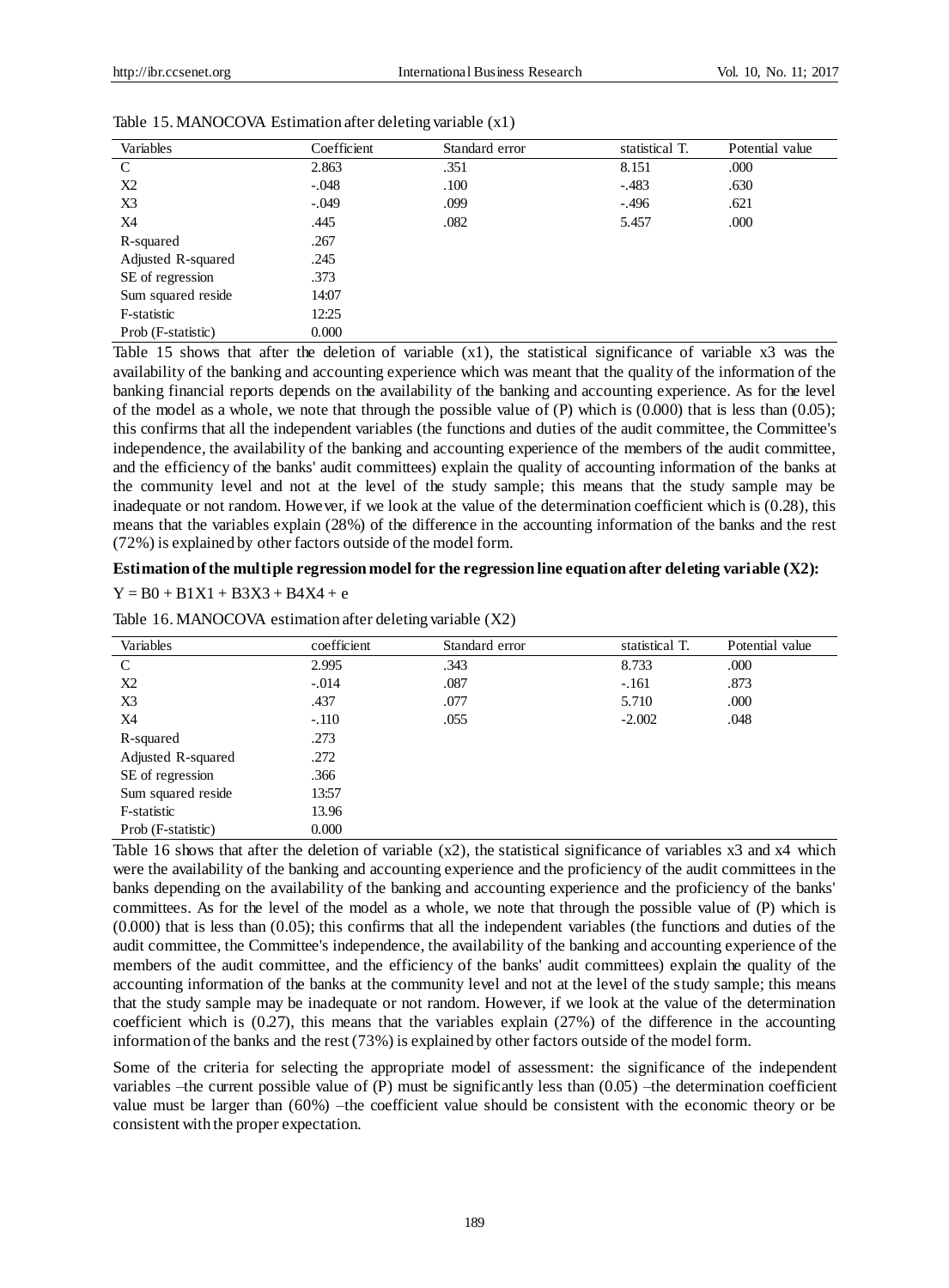| Sample                        | of<br>Significance<br>variables | P value | of<br>value<br>the<br>coefficient<br>Ωt<br>determination | Coeffic jents<br>Reference |
|-------------------------------|---------------------------------|---------|----------------------------------------------------------|----------------------------|
| All variables                 | One variable                    | 0.00    | 0.29                                                     | Compatible                 |
| deleting<br>variable<br>After |                                 |         |                                                          |                            |
| (x1)                          | One variable                    | 0.00    | 0.27                                                     | Compatible                 |
| deleting<br>variable<br>After | Significance of two             |         |                                                          |                            |
| (X2)                          | variables                       | 0.00    | 0.27                                                     | Compatible                 |

#### Table 17. Criteria of choosing model

From the table above, we find that the right model for estimation was the MANOCOVA after deleting variable (X2), Table (16).

#### **5. Results and Recommendations**

# *5.1 Results*

Through the theoretical framework of the study and the field study, we have reached the following results: the study found that the availability of the audit committees properties affect in increasing the quality of the financial reports in the Saudi banks at the level of the properties as a whole as the possible value of (P) was (0.000) which is smaller than (0.05), which are (the functions and duties of the audit committee, the Committee's independence, the availability of the banking and accounting experience for the members of the audit committee and the efficiency of the audit committees in banks); the highest rates of the approval of the study sample on the axes of the study were as follows:

1. Issuing the audit committee reports within the annual reports of the bank so that the committee can perform and follow up its tasks to issue the committee report within the bank reports.

2. There are procedures, laws and regulations that control the job of the audit committee, which confirms the independence of audit committees and the fact that they have laws and procedures that organize their tasks.

3. The members of the audit committee focus on studying and understanding the internal control system which is a proof for the availability of the accounting and banking experience of the members of the audit committees in the Saudi banks.

4. The Audit Committee reports are submitted to the board of directors directly, which confirms the availability of the property of independence and the efficiency of the audit committee in the Saudi banks.

#### *5.2 Recommendations*

Through the results of the study, the researchers recommended the following:

1. The need the banks focus on the audit committees' properties to play their part as required.

2. More focus on the diversity of the experiences of the members of the audit team so that the committee can perform its functions more efficiently.

3. The need to develop a guide explaining the characteristics and functions of each member of the audit committee.

4. Working on supporting the independence of the audit committee in banks and activating their role in a greater method.

#### **References**

- Abu Al-Soud, M. (2005). the role of internal audit in corporate governance, a research presented at the First Arab Conference for Internal Audit in the context of the Cairo corporate governance: the Arab Organization for Administrative Development, September, 24-26.
- Accounting Standards Board of the Financial Accounting Commission of Banks and Financial and Islamic Institutions. (1994). Financial Accounting objectives and concepts, display standard, general disclosure and information on the commission (Bahrain: financial accounting commission of banks and financial Islamic institutions).
- Adeniz, A., & Lbock, J. (2005). auditing integrated introduction-translated by Mohammad Abd Al-Qader, (Riyadh: Al-Marikh house for publication).
- Al-Ashmawi, M. A. A. (2006). the impact of audit committees on the information quality in the financial reports, MA Research in Accounting, unpublished, Faculty of Commerce, Ain Shams University.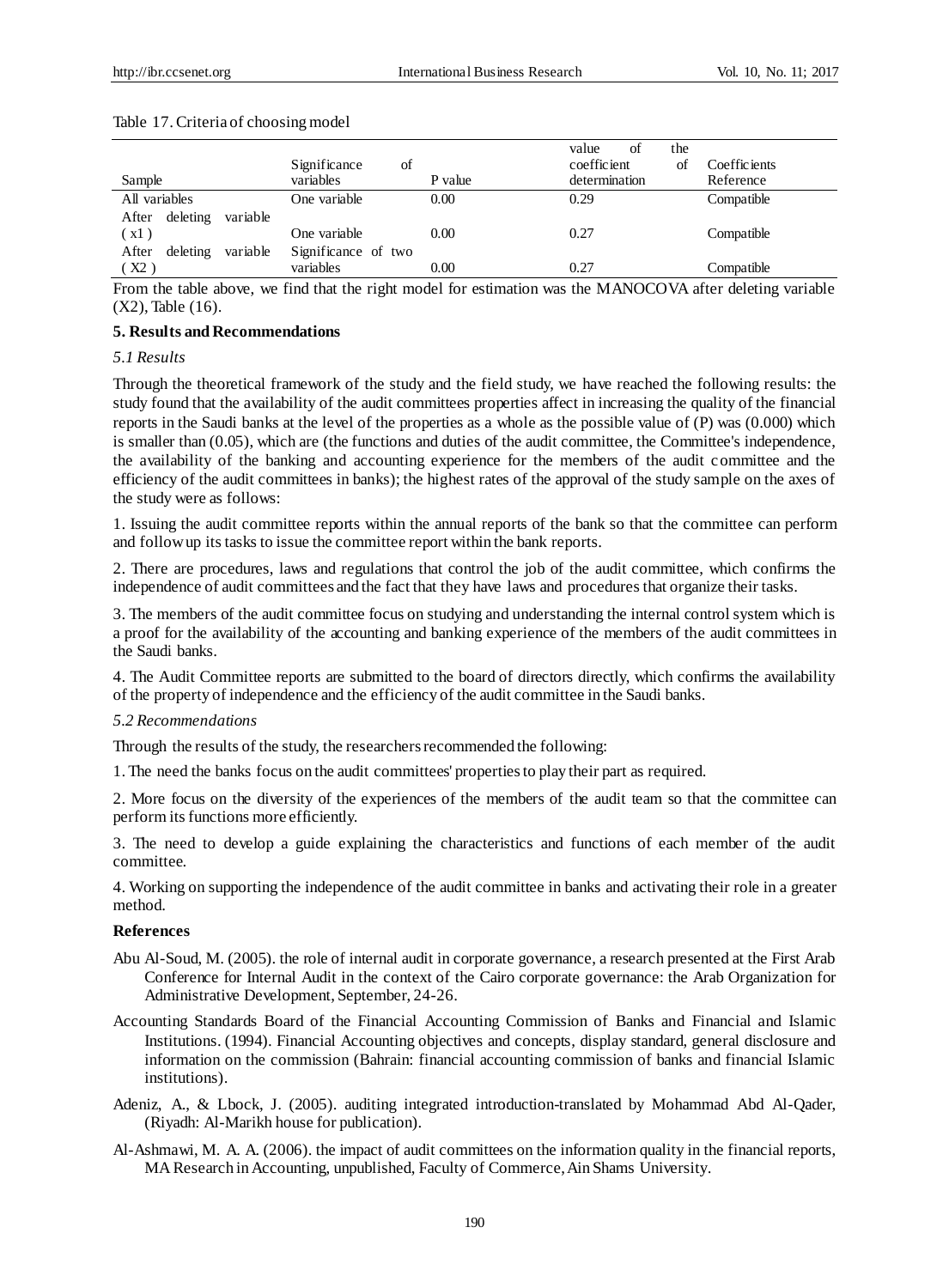- Al-Ashmawi, M. A. A. (2006). the internal auditing within the framework of corporate governance, public and private corporate governance seminar for economic and structural reform, Cairo: The Arab Organization for Administrative Development, 19-23 November.
- Al-Dahrawi, K. A. (2004). analysis of financial statements for investment purposes (Alexandria: Al-Dar AlJamie'ia).
- Al-fdag, F. (2002).Intermediate Accounting (Amman: Al-Warraq Foundation for Publishing).
- Al-Hassan, O., Al-Sir, S., & Ismail, M. A. (2015), Analytical Study between the audit committees and reducing the expectations gap in reviewing the Sudanese business environment, research published in the *Applied Egyptian Journal in Sharqia*, *30*(VIII).
- Ali, S. H. M. (2013). the role of audit committees in the effectiveness of the internal control of the Sudanese banks-field study, research published in the Journal of Administrative Sciences of Scientific Research, Faculty of Administrative Sciences, International University of Africa, the first issue.
- Al-Kebaji, M. W. (2015). the effectiveness of the role of audit committees in fighting money Laundering-Empirical Study on the banks operating in Palestine, research published in the Jordanian Journal of Business Administration (Jordan), Volume 11, Issue 1
- Al-Matari, Y. A., Abdo, A. H., & Hassan, A. (2016). The Influence of Audit Committee Effectiveness on Banks' Performance in Yemen. *International Journal of Economics and Financial Issues, 6*(4).
- Al-Saqqa, A. M. (1995). a proposed theoretical framework to measure and develop the effectiveness of the audit committees in the Saudi joint stock companies . *Trade and Finance Journal, Tanta University, 2*.
- Al-Sartawi, A. A. (2013) the impact of the audit committees in the Jordanian public shareholding companies on reducing the profits management-An Empirical Study. *Research Journal of Al-Najah University"Humanities", Nablus, Palestine, 27*(4).
- Al-Wabil, Wabil Bin Ali, (1996). Determinants and Effectiveness of audit committees in the shareholding companies in the Kingdom of Saudi Arabia (Case Study), published research, Journal of Commerce for Scientific Research, Alexandria University, First Issue. FASB, Minutes of the 25, (2006), Board Meeting Conceptual Frame Work Qualitative Characteristics.
- Attia, H. A. (1999). Introduction to Accounting Information Systems (Alexandria: Al-Dar AlJamie'ia)
- Hamdan, A. M. et.al. (2012). the role of the audit committees in the continuity of the profits as a sign of quality, research published in the Jordanian Journal of Business Administration, Deanship of Scientific Research, University of Jordan, 8(III).
- Hammad, T. A. (2005). Financial Reports (Alexandria, Al-Dar AlJamie'ia, 2005).
- Hammad, T. A. A. (2006). the accountant guide towards the application of the modern international financial reporting standards,(Alexandria: Al-Dar AlJami'ia).
- Hanan, R. H. (2003). the contemporary Accounting model (Amman: Wail house for Publishing and Distribution).
- Jarbou', Y. M. (2001).Accounting Theory (Amman: Al-Warraq Foundation for Publishing and Distribution)
- Khallat, S. M., & Masli, A. A. M. (2014). the role of audit committees in supporting the efficiency and effectiveness of the internal audit function in the Libyan industrial companies, research published in the scientific journal, Misrta University, 1(XVI).
- Labib, A. A. (2011). improving the effectiveness of audit committees to increase the credibility of financial statements, research published in the Journal of accounting thought, Faculty of Commerce, Ain Shams University, 15, First Issue.
- Mal, K. O., Babangida, I. T., & Monica, S. (2015). Audit Committee Independence, Meeting Frequency, Attendance and Financial Reporting Quality of Listed Deposit Money Banks in Nigeria. *Research Journal of Finance and Accounting, l.6*(18).
- Memullen, D. N. (1996). Audit committee performance: an investigation of the consequences associated with audit committee. *Journal of Practice and Theory, 15*(1).
- Nasr, A. A., & Shehata, A. (2006). supervision and modern audit in the IT environment and the globalization of financial markets, (Alexandria: Al-Dar AlJamie'ia).